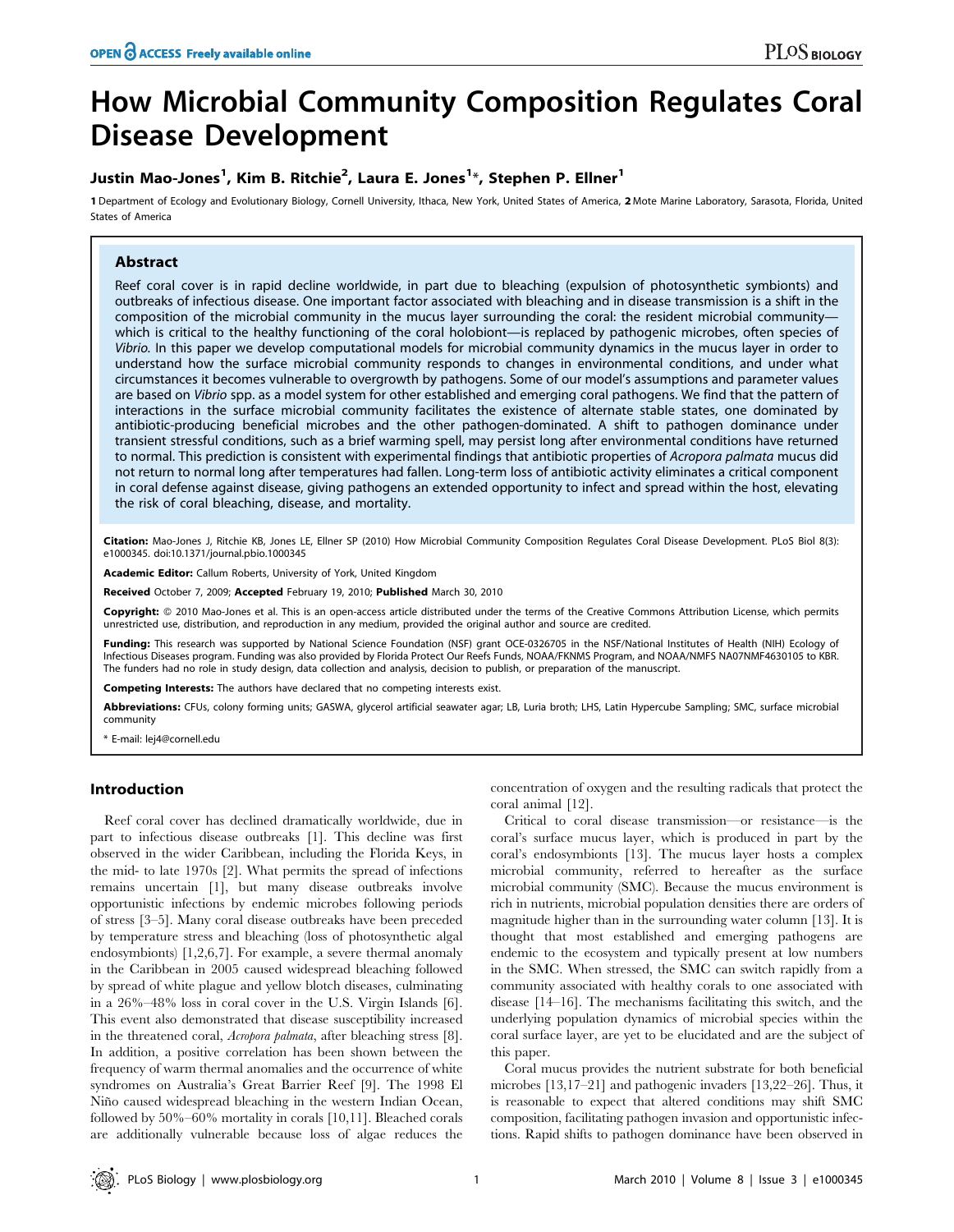#### Author Summary

An important correlate in bleaching and disease in reefbuilding corals is a shift in the makeup of the microbial community in the mucus layer surrounding the coral. Resident microbes critical to the healthy functioning of the coral organism are outcompeted by pathogenic microbes, often species of the Vibrio bacteria, and usually in the context of environmental disruptions such as 'heat waves' during the warm summer months. In this study we introduce mathematical models for microbial community dynamics in the mucus layer to explore how the surface microbial community responds to changes in environmental conditions, under what circumstances it is vulnerable to pathogen overgrowth, and whether it can recover. Consistent with observations that antibiotic properties in coral mucus did not return to healthy, normal levels for many months after temperatures had fallen, we discover that the shift to pathogen dominance under transient stressful conditions may persist long after environmental conditions return to normal.

the SMC following heat stress [14] and prior to bleaching [5,27–31]. Vega Thurber [14] exposed Porites compressa corals in the laboratory to four stressors including temperature stress and observed a shift from ''healthy-associated'' coral microbiota to a community associated with diseased corals. In field studies during the 2005 summer bleaching event, Ritchie [30] observed that ''visitor'' bacteria (bacterial groups otherwise not dominant) became the predominant species in mucus collected from apparently healthy Acropora palmata. Rosenberg et al. [4] recently summarized evidence supporting a ''microbial hypothesis of coral bleaching,'' that bleaching is initiated by a shift to pathogen dominance in the SMC brought on by heat stress, rather than primarily by direct effects of heat stress on the coral and its symbionts [32,33].

In an assay designed to differentiate between ''visitor'' and "resident" bacteria, it was found that while some visitors produced antibiotic compounds (16% of isolates tested), antibiotic production by coral mucus residents was significantly higher (41% of isolates tested [15]). These results suggest that resident microbes may play an important role in limiting the abundance of pathogenic microbes in the SMC under normal conditions. Consistent with this, densities of beneficial microbes appeared to decrease at times of increased water temperature, when less than 2% of bacteria isolated from the surface of Acropora palmata displayed antibiotic activity, significantly less than the 28% of isolates that produced antibiotics in cooler months [15].

A number of qualitative models have been proposed to explain the causes and dynamics of the loss of antibiotic activity and subsequent pathogen dominance in the SMC, focusing on Vibrio spp. as a model system for emerging coral pathogens. It is uncertain how stressors facilitate the shift in dominance, but decline of beneficial bacteria is coincident with overgrowth of Vibrio spp. and has been observed to precede bleaching and disease outbreak [5,30,31,34]. Ritchie [30] suggested that antimicrobial properties of coral mucus are temperature-sensitive, perhaps due to inactivation of antibiotics with heat or to sensitivity of resident microbes to temperature change. Another hypothesis proposes that Vibrio spp., which thrive at elevated temperatures, outcompete beneficial bacteria in these conditions, and a loss of antibiotic activity follows [27–30]. These models agree with the experiments of Ducklow and Mitchell [22] in which microbial populations increased significantly when the coral was stressed. This is also true of black band disease, where a diverse assemblage

of microorganisms invades and diversity increases with the onset of the disease [35–37]. Foster [38] proposed that the competition for space by invasive microbes segregates the beneficial microbes into isolated patches, thereby limiting benefits to the host. Common to all hypotheses is that disease susceptibility is positively correlated with change in SMC composition, loss of antibiotic activity, and an increase in pathogenic microbes.

#### Why Take a Modeling Approach?

It appears that antibiotic activity and the competition between beneficial and potentially pathogenic microbes such as Vibrio spp. are key to understanding community dynamics within the SMC. In this paper, we develop models for how these interactions affect the outcome of competition within the SMC and either limit or promote overgrowth by pathogenic microbes. We assume that interactions can be simplified to a few key players, each representing some set of microbial organisms or substances within the mucus layer. Some parameter values and model assumptions are based on taking Vibrios as a model system for coral pathogens, because less is known about other pathogens of current concern. Yet because many characteristics of the SMC are still uncertain, we explore general properties of the model by varying parameters, rather than attempting to closely simulate any specific coralpathogen interaction. We thereby identify the parameters and processes that are predicted by the model to have the most significant impacts on SMC dynamics and on the potential for pathogen outbreaks.

We describe first a model that assumes a spatially homogeneous (''well-mixed'') mucus layer. This model does not depict the physical processes of mucus production by the coral or endosymbionts or the loss of mucus by sloughing. Furthermore, gradients in chemical concentrations and in microbial abundances within the mucus layer may have a considerable effect on the qualitative dynamics of the microbial community (as has been observed in other models of interacting microbial populations [39–41] and experimentally [42]). We therefore develop a model that includes the spatial gradient in nutrient and microbe concentrations from coral surface to the surrounding seawater, mucus production by the coral, and ablation of mucus into the surrounding seawater. By contrasting this model with the wellmixed model, we examine the role of spatial gradients in SMC dynamics and in defense against pathogen invasion.

#### Results

#### The Well-Mixed Model

Our well-mixed model and its underlying mechanistic assumptions are presented in detail in the Materials and Methods section. To gain insight into the dynamics of our well-mixed model, we consider a generalized well-mixed model whose long-term properties can be determined by a simple nullcline analysis (nullclines are defined below). Two important aspects of the general model that simplify the analysis are: (1) Microbial populations are measured in units of the growth-limiting substrate provided by the host and its endosymbionts. For example, if we posit that the limiting factor is carbon, then the units for microbial abundance are grams carbon (rather than total biomass, total biovolume, or number of individuals). The model is then nondimensionalized by choosing units such that the total amount of limiting factor in microbes, antibiotics, and the mucus is 1. (2) We assume for now that there is no microbial inoculation from external sources (we later return to the situation in which external inoculation occurs and show that it has no important effects). Because microbes are far less abundant in seawater than in the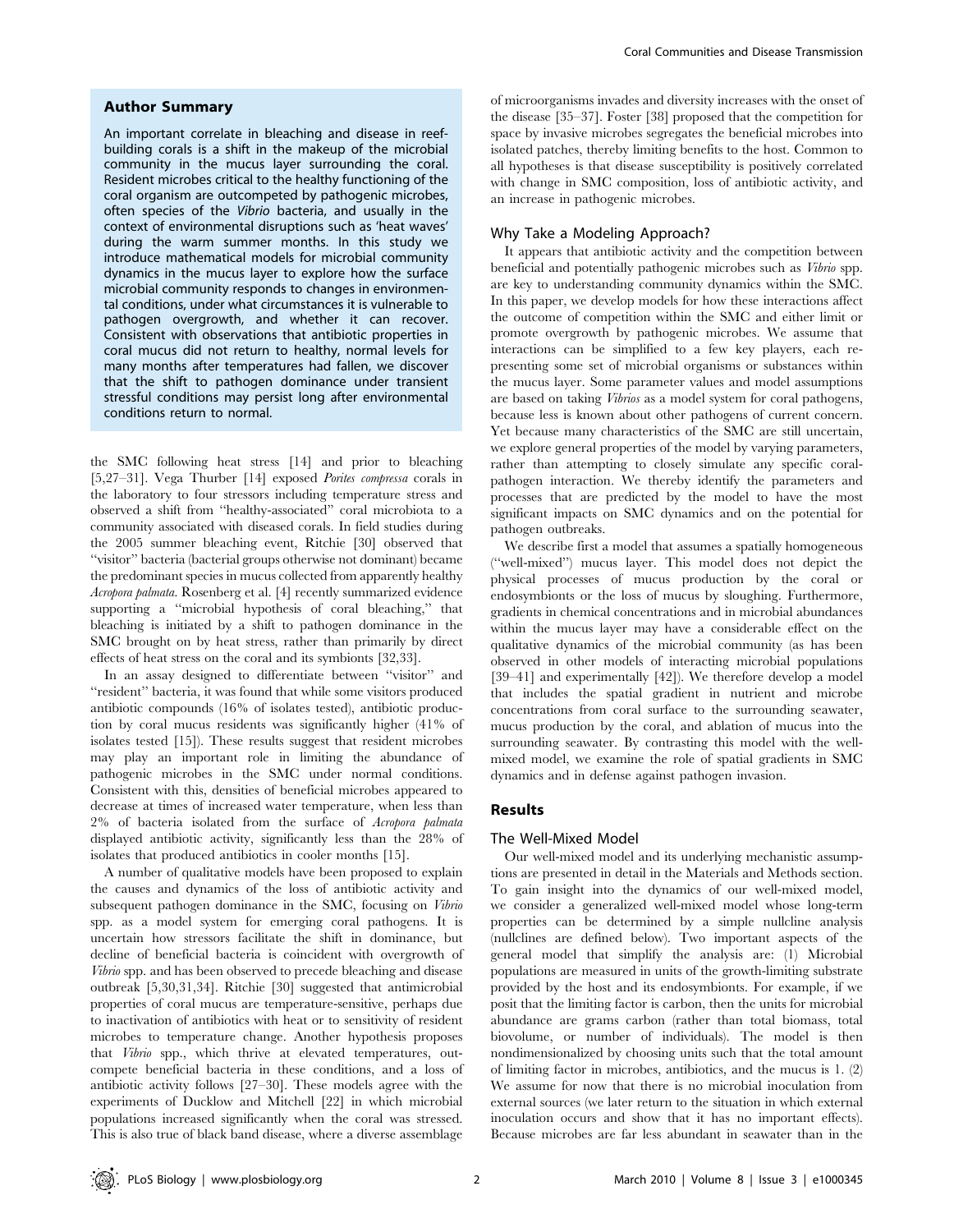SMC, inoculation is a small perturbation whose only effect is to prevent complete extinction of either pathogens and beneficials (this is explained in more detail below).

The general well-mixed model is

$$
\frac{db}{dt} = f_b(s)b
$$
  
\n
$$
\frac{dp}{dt} = f_p(s,b)p
$$
\n(1)

where  $\hat{p}$  is the abundance of pathogenic microbes and  $\hat{b}$  is the abundance of antibiotic-producing beneficial microbes plus antibiotics, all measured in substrate units as noted above. The amount of free limiting substrate available for microbial uptake and reproduction is then  $s = 1 - p - b$ , due to the rescaling such that the total amount of limiting substrate equals 1. Bacterial growth-rate functions  $f_p$  and  $f_b$  are increasing functions of substrate s, and  $f_p$  is a strictly decreasing function of b. We assume (as is true asymptotically in our specific mechanistic model) that antibiotic concentration is a constant fraction of  $b$ . We assume growth rates  $f_p$  and  $f_b$  are both positive when substrate is at its maximum possible value  $(s = 1)$ , because otherwise the populations die out. We also assume that  $f_p$  and  $f_b$  are both negative when  $s = 0$ , so neither population can persist in the absence of nutrients.

We can see how model (1) behaves by plotting its nullclines in the  $(b,p)$  plane. The b nullcline is the line  $s = s_b^*$  where  $s_b^*$  is the solution of  $f_b(s_b^*)=0$ , i.e., the line

$$
p = 1 - b - s_b^* \tag{2}
$$

which has constant slope of  $-1$ . The  $p$  nullcline is the curve

$$
p = 1 - b - s_p^*(b) \tag{3}
$$

where  $s_p^*(b)$  is the solution of  $f_p(s_p^*(b), b) = 0$ . Because antibiotics are harmful to the pathogens,  $s_p^*(b)$  is an increasing function of b. Therefore the  $p$  nullcline has a negative slope that is always below  $-1$ .

Consequently, there are only three possible qualitative behaviors (Figure 1). If one nullcline lies completely above the other, then all initial conditions with beneficials and pathogenic microbes both present lead to competitive exclusion of the population with the lower nullcline, exactly like the Lotka-Volterra model (Figure 1A, 1C). If the nullclines cross, their intersection is a saddle (locally unstable), so there is competitive exclusion again but with the identity of the winner depending on initial conditions (sometimes called contingent exclusion). Both of the single-species equilibria (on the coordinate axes) are then locally stable (Figure 1B).

Without the antibiotic-mediated interactions, we would have pure resource competition for a single limiting substrate. The  $p$ and  $b$  nullclines would then be parallel lines, and the pathogen is the superior competitor if the  $p$  nullcline is above the  $b$  nullcline (as in Figure 1A). Adding antibiotic effects, if they are sufficiently strong, will make the  $p$  nullcline decrease more quickly as  $b$ increases, giving the situation shown in Figure 1B. Control of potentially dominant pathogens through antibiotic activity is thus the ''recipe'' for contingent exclusion. A numerically dominant pathogen population can prevent regrowth of beneficials by pure

resource competition alone, keeping free substrate too scarce for beneficials to increase. A numerically dominant beneficial population can prevent pathogen regrowth by a combination of resource competition and antibiotic production: by maintaining high ambient antibiotic concentration as well as by consuming substrate.

Finally, we can return to the biologically realistic situation in which there is some inoculation of microbes from the surrounding seawater. The empirical observation that microbes are orders of magnitude less abundant in seawater than in mucus implies that external inputs are a small perturbation. Consequently, their only qualitative effect is to prevent complete extinction when interactions within the mucus layer would lead to competitive exclusion. That is, stable equilibria on the axes as replaced by stable equilibria near the axes; unstable equilibria on the axes are eliminated while interior unstable equilibria move to slightly different locations. Figure 1D shows an example of how small rates of immigration change the nullclines and how the equilibria are affected.

#### Pathogen Invasion

We now explain how the properties of the well-mixed model can lead to a sudden and persistent ''takeover'' of the SMC by pathogens following a brief period of conditions stressful to the host and to beneficial microbes. To illustrate the process, we consider thermal stress, which has been implicated most consistently as the environmental driver linked to pathogen outbreaks. External inoculation of microbes is ignored to simplify the presentation, but readers should keep in mind how inoculation would modify the dynamics (as in Figure 1D).

For a healthy coral we can assume that during colder months that are unfavorable to the pathogens, the beneficial bacteria are able to outcompete and exclude the pathogens (Figure 2A)—only the pathogen-exclusion equilibrium is stable. During warmer months (Figure 2B) higher temperatures may give the pathogens a higher intrinsic growth rate than the beneficials, but pathogen growth is kept in check by the effect of antibiotics, so the pathogenexclusion equilibrium remains locally stable. However, a thermal anomaly (transient, unusually high temperature) causes the loss of antibiotic activity (Figure 2C) and eliminates the coexistence equilibrium, so the system jumps to being pathogen-dominated.

Figure 3 illustrates the corresponding microbial population dynamics during a warm anomaly scenario based on sea surface temperatures at Glover's Reef, Belize (Figure 3A). Under normal seasonal variation in temperature, beneficial microbes are dominant year-round (Figure 3B). Regardless of how a simulation is initiated, during winter the beneficials become dominant and they remain dominant through the summer, while pathogens persist at very low levels due to inoculation from the water column. But even a brief thermal anomaly that eliminates antibiotic activity for 14 d (Figure 3B) allows the pathogens to become dominant and remain so for approximately 3 mo, until temperatures drop low enough that the pathogen-dominant equilibrium becomes unstable.

The well-mixed model therefore provides a mechanistic explanation for the empirically observed sudden switches to pathogen dominance following a change in conditions, and moreover the model predicts that such sudden switches will occur even if the change in conditions is gradual. Another key prediction is that the return from pathogen-dominance to beneficials-dominance when conditions improve will also be sudden, but it will occur under different conditions: pathogens may remain dominant even after environmental conditions return to those where beneficials were initially dominant, while beneficials may not recover dominance until the environment becomes considerably more favorable for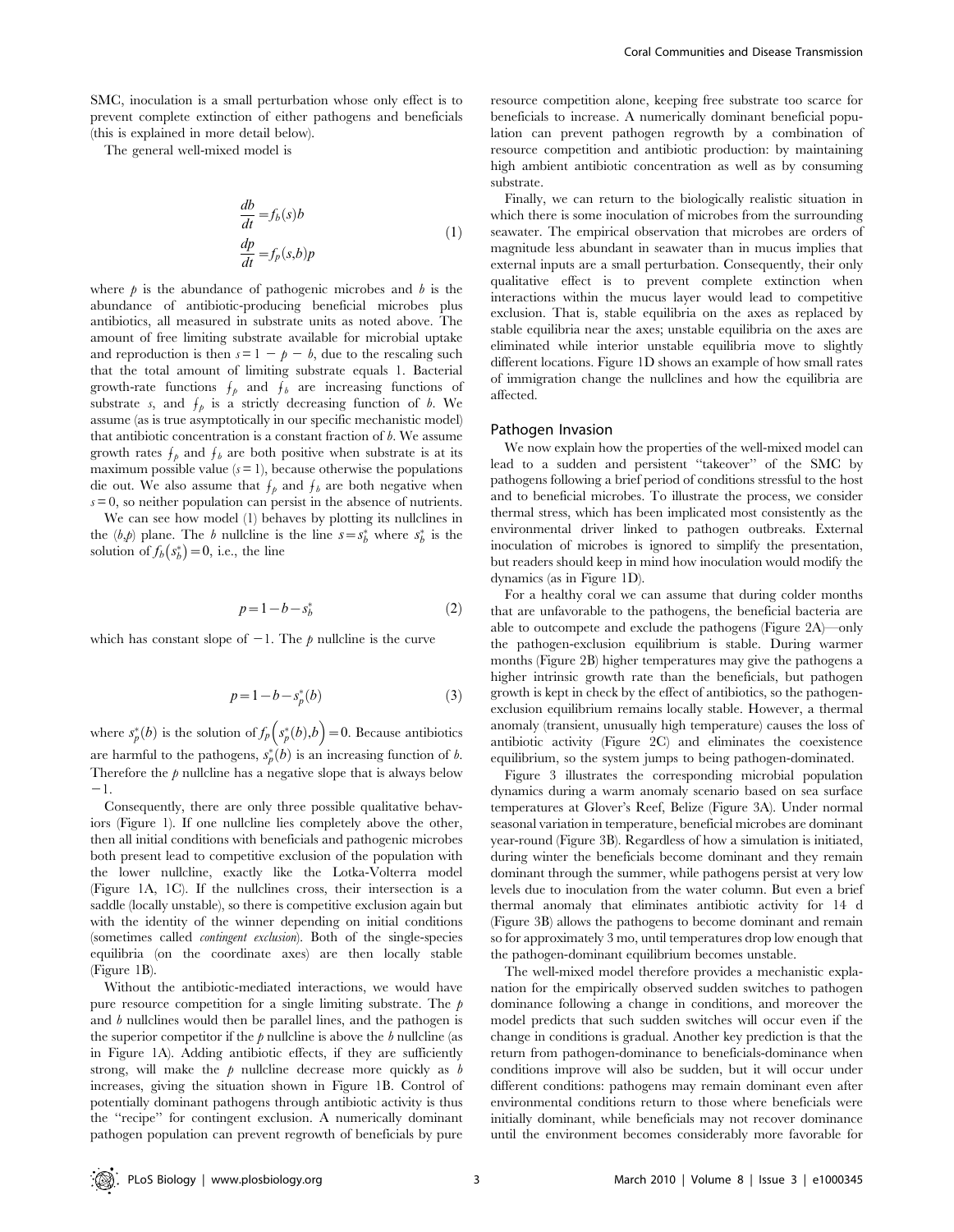

Figure 1. Nullcline analysis of the general well-mixed SMC model. Stable equilibria are shown as filled circles and unstable equilibria as open circles. Arrows indicate the direction of population change on the nullclines. (A) The P nullcline (solid red line) lies above the B nullcline (blue dashed line), leading to exclusion of beneficials. (B) Because the  $P$  nullcline is steeper than the  $B$  nullcline, if the nullclines cross their intersection (open circle) is a saddle and therefore unstable. The stable manifold of the saddle divides the interior of the quadrant into the sets of initial points leading to competitive dominance by one type of microbe and competitive exclusion of the other. (C) The B nullcline lies above the P nullcline, leading to exclusion of pathogens. (D) Small rates of microbial immigration are permitted, with the qualitative effect of preventing complete extinction when interactions within the mucus layer would otherwise lead to competitive exclusion. doi:10.1371/journal.pbio.1000345.g001

them. Below, we present experimental results supporting the prediction that beneficial populations may not recover even long after the environmental conditions leading to pathogen takeover have abated.

#### The Spatial Model: Qualitative Properties

The fundamental question addressed by the spatial model is whether spatial variability allows for a broader range of qualitative outcomes than the well-mixed spatially homogeneous model. In particular, spatial variability might allow stable coexistence of pathogenic and beneficial microbes, for example if pathogens segregate away from beneficials and so avoid the effects of antibiotics produced by the beneficials. The well-mixed model's prediction of potentially abrupt changes in community composition in response to gradual changes in environmental conditions might then prove to be an artifact of neglecting spatial variability. We therefore expand the model to include spatial variability within the mucus layer along the gradient from host surface to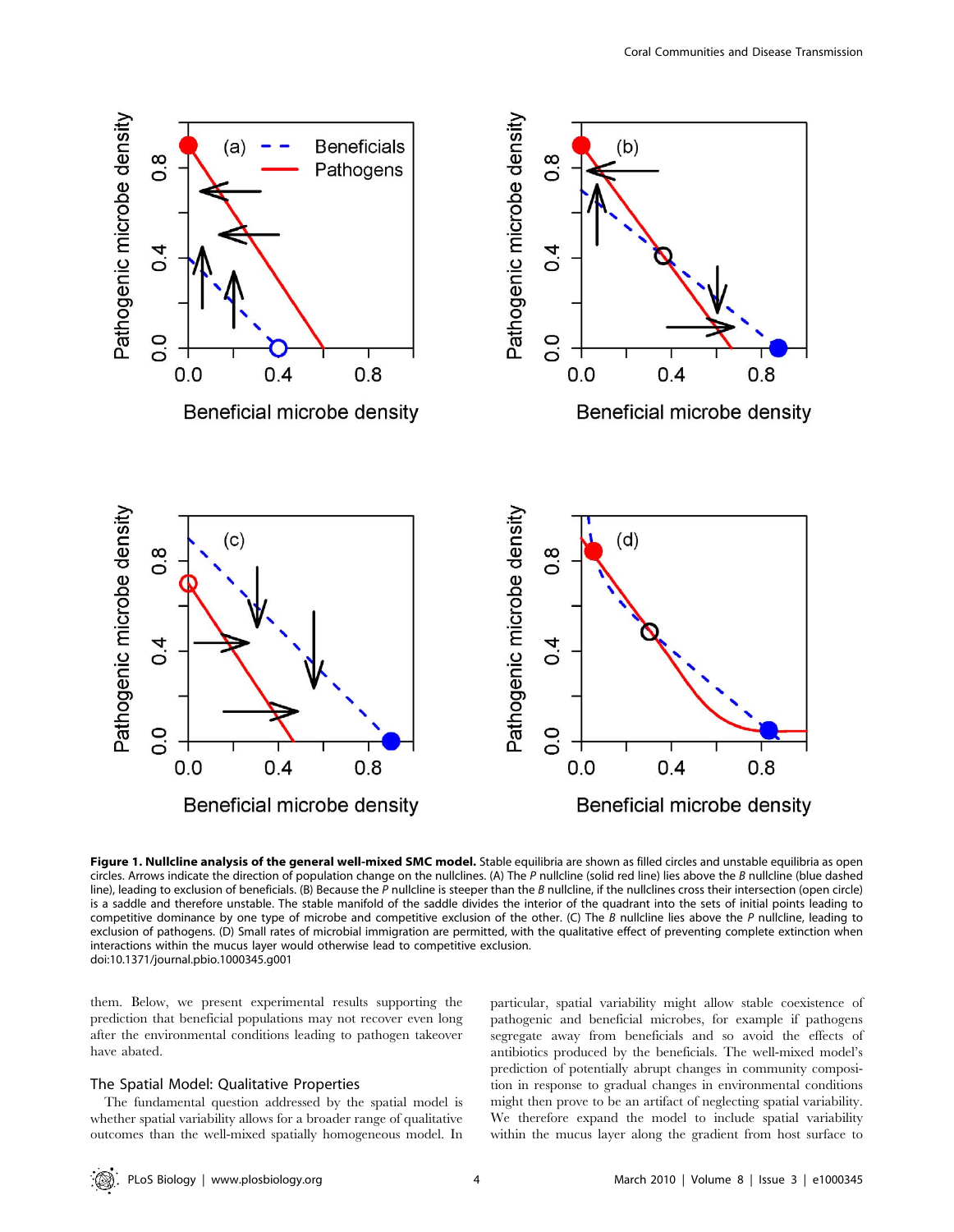

Figure 2. Nullclines (solid red = pathogens, dashed blue = beneficials) of the well-mixed SMC model (Equation (8)), for the parameter values such that a brief thermal anomaly allows pathogens to become dominant (the slower baseline parameters in Table 1). Panel (A) shows conditions in winter, when the beneficial-dominant equilibrium is stable (solid circle) while the pathogen-dominant equilibrium is unstable (open circle). Panel (B) shows conditions in summer, when the beneficial-dominant and pathogen-dominant equilibria are both stable (solid circles), while the coexistence equilibrium (open circle) is unstable. Panel (C) shows the effect of a small increase in temperature that eliminates antibiotic activity, so that the nullclines of pathogen and beneficial bacteria become parallel. The beneficial-dominated equilibrium (open circle) becomes unstable, so the community converges to the pathogen-dominated equilibrium (solid circle). doi:10.1371/journal.pbio.1000345.g002

seawater. The model and its underlying assumptions are presented in Materials and Methods, while details of numerical analysis and simulation methods are in the Supporting Text.

Numerical study of the spatial model shows that the results from the nullcline analysis of the nonspatial model (Figure 1) continue to hold. Specifically, the spatial model behaves like a two-dimensional system of differential equations, even though it has an infinite-dimensional state space. This occurs because, apart from a brief transient period, the entire spatial distribution of all of the state variables is predictable from the total abundances of beneficial and pathogenic microbes. Figure 4 shows an example. Two model simulation runs were initialized by choosing two different shapes for the spatial distributions of the beneficial and pathogen populations at time  $t=0$  (Figure 4A and 4B), and then finding (using numerical optimization) total population sizes at  $t=0$  such that the total beneficial and pathogen populations at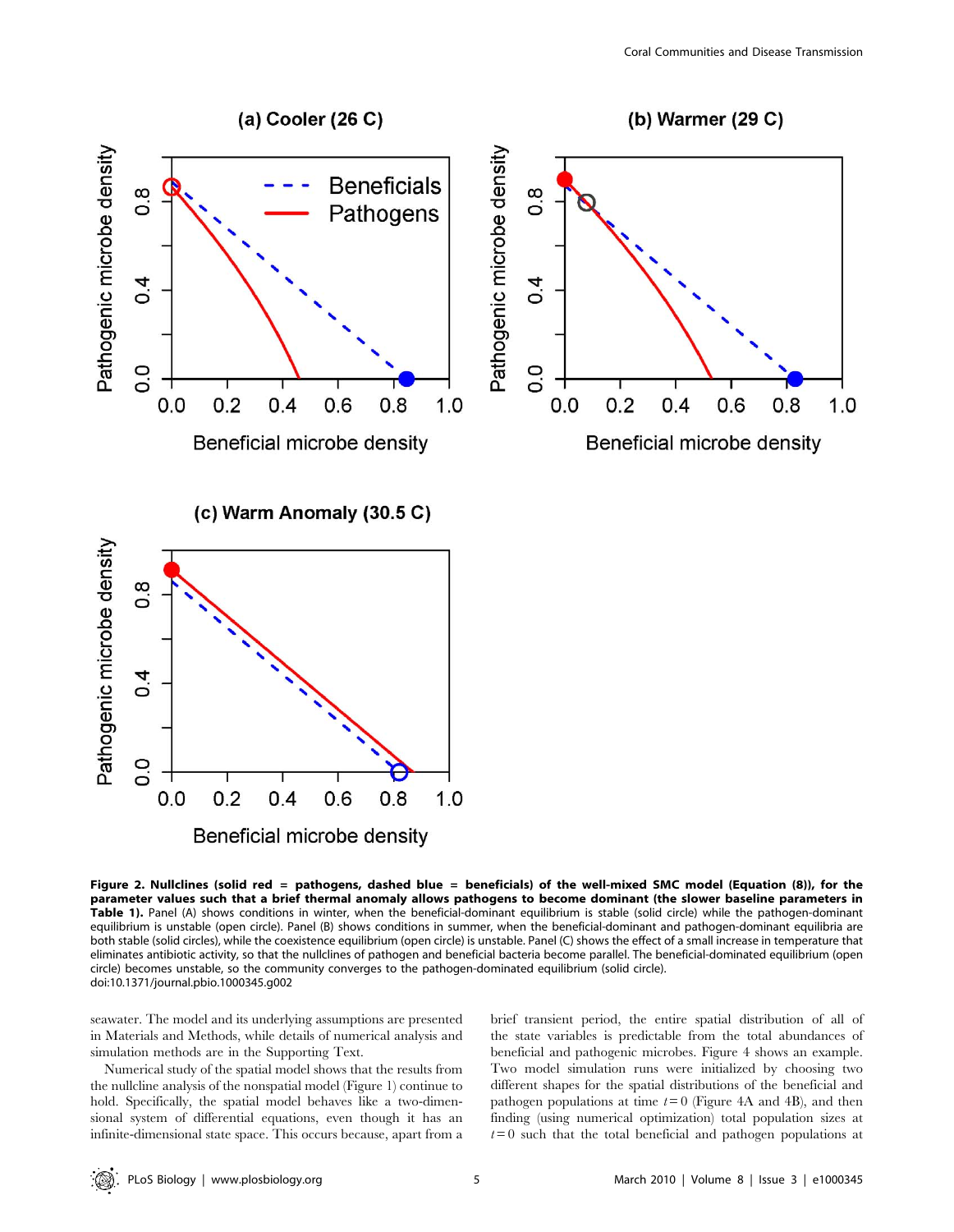

Figure 3. Effects of a brief thermal anomaly on microbial population dynamics in the well-mixed SMC model. (A) NOAA sea surface temperature record for Glover's Reef, Belize (from coralreefwatch.noaa.gov/satellite/data\_nrt/timeseries/all\_Glovers.txt). The open circles show temperatures considered high enough to elevate the risk of coral bleaching; the dashed curve is the fitted seasonal trend (a periodic smoothing spline) used to simulate the model (B). Simulations of the model using the seasonal temperature trend plotted in panel (A), but with a 2-wk thermal anomaly (indicated by the vertical dashed lines) during which temperature was elevated by 1 degree C, and antibiotic activity by beneficials was eliminated.

doi:10.1371/journal.pbio.1000345.g003

time  $t = 12$  would be, for example, 4 and 5, respectively (to within 0.001 or smaller). The outcome (Figure 4C and 4D) is that the two runs are nearly identical in all respects at  $t=12$ , not just in their microbial population totals. Beneficials and pathogens are aggregated near the host surface  $(x=0)$  where substrate is provided, and where the substrate concentration is sufficient for reproduction to occur. The (lower) microbe abundances further from the host surface are mostly the result of populations being carried along by the mucus. In technical terms, the fact that the two runs have become nearly identical in all respects at  $t=12$ shows that the model has converged quickly onto a twodimensional inertial manifold [43]. On the inertial manifold, the total abundances of the microbial populations are sufficient information to determine the complete state of the system: there is only one way (on the manifold) to have total  $B=4$  and total  $P=5$ , and both runs reached that state at  $t=12$ . Convergence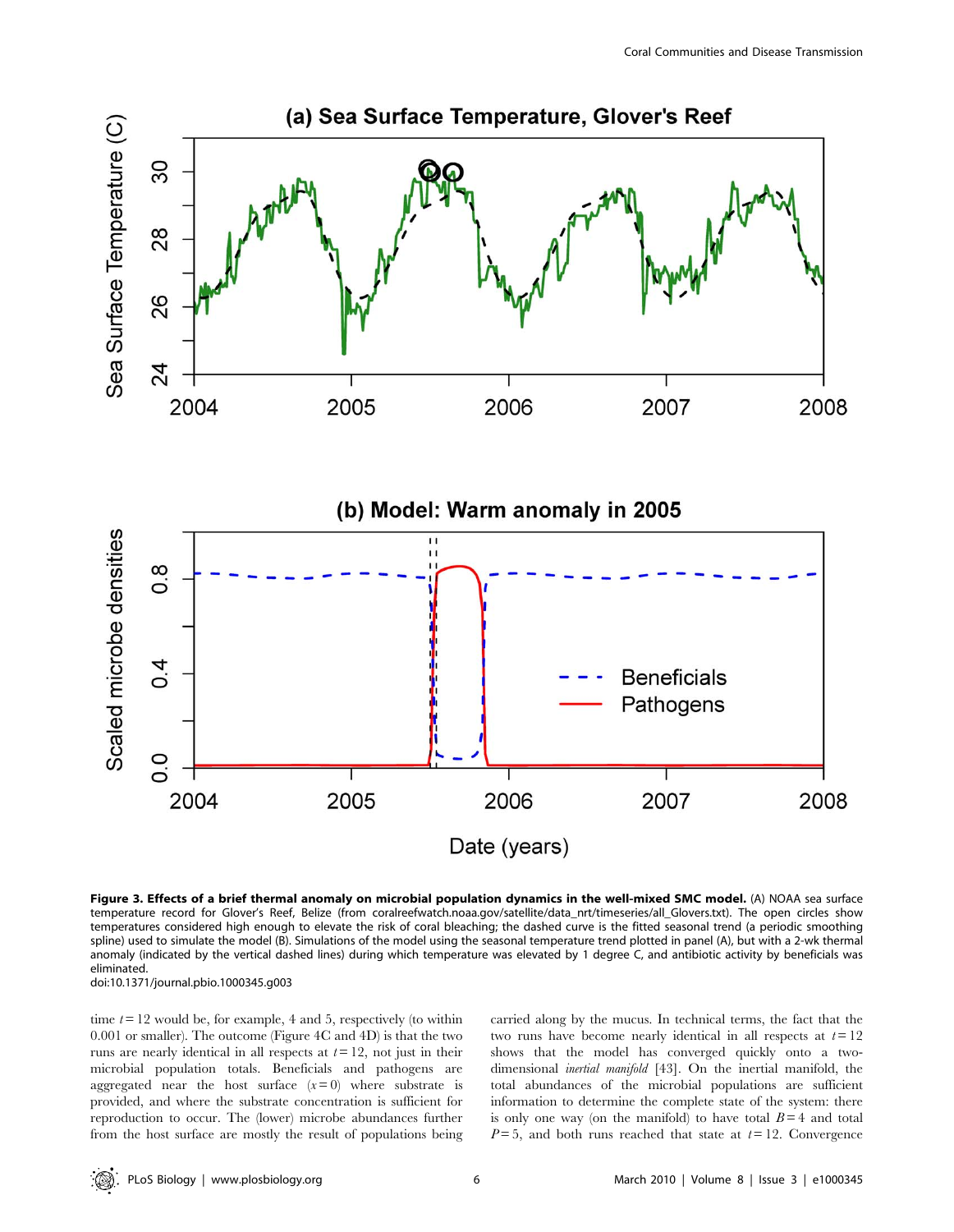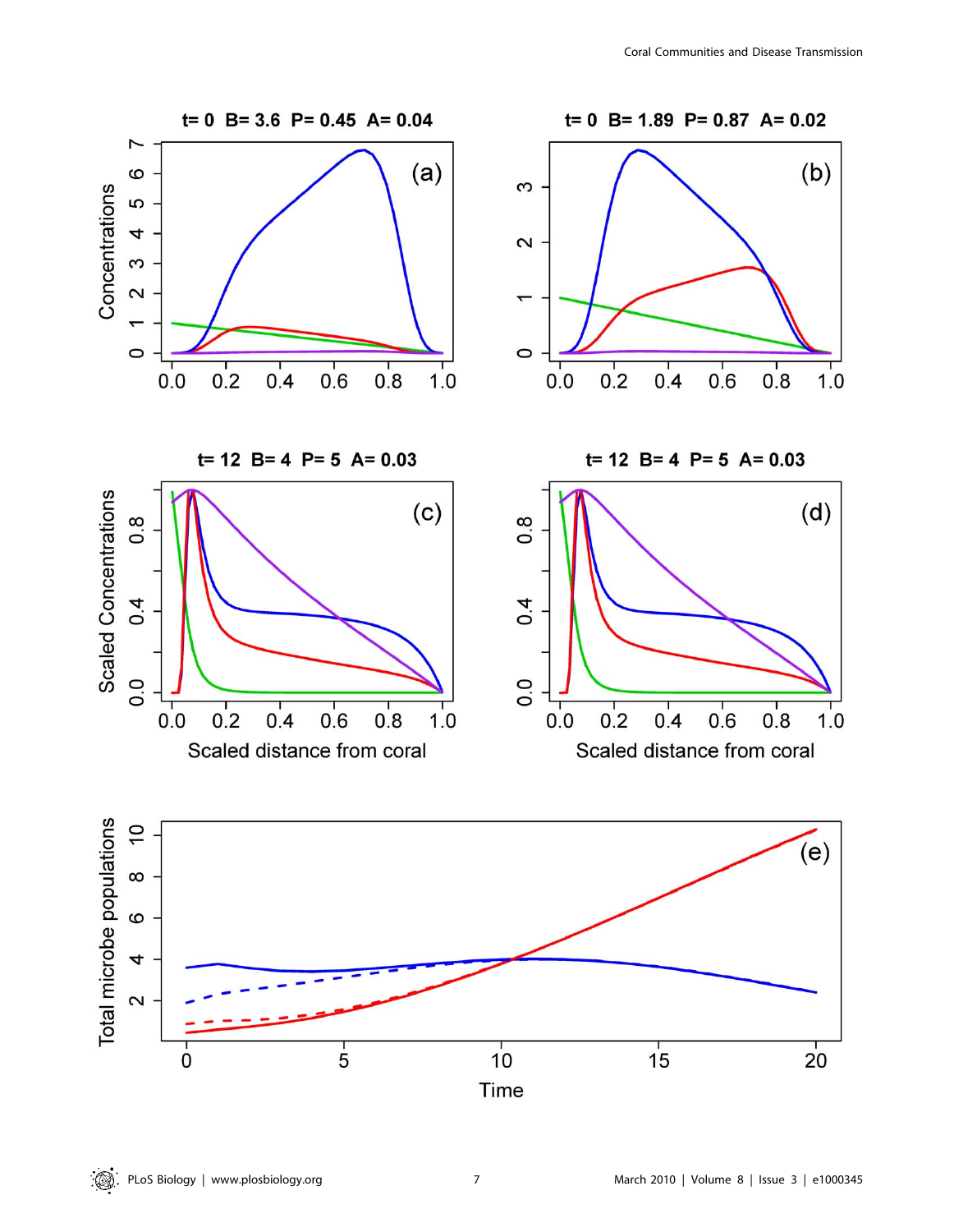Figure 4. Two runs of the spatial model starting from different initial conditions. Panels (A) and (B) show the initial abundances of all state variables (beneficials:blue, pathogens:red, substrate:green, antibiotic:purple) for the two runs; note that because the model has been rescaled so as to be nondimensional (Text S2), the state variables are unitless. The headings on the panels give the total abundances (P = pathogens, B = beneficials, A = antibiotic). The initial total abundances of beneficials and pathogens for the two runs were chosen so that, although the shapes of the initial distributions differed greatly between the two runs, both give total microbial populations very close to  $B(t) = 4$ ,  $P(t) = 5$  (in the scale of the rescaled spatial model) at time  $t = 12$ . Panels (C) and (D) show the abundances of all state variables at time  $t = 12$  for the two runs, which are nearly identical; in these panels, all state variables have been plotted relative to their maximum value at that time, so that the spatial distributions of all state variables are clearly seen. Panel (E) shows the dynamics of total microbial populations (solid: the run starting from panel (A), dashed: the run starting from panel (B)), illustrating how the two runs converge onto the nearly same point on the intertial manifold and therefore remain nearly identical for all subsequent time.

doi:10.1371/journal.pbio.1000345.g004

onto the inertial manifold at time  $t=12$  does not mean that the system has reached equilibrium. As time goes on (Figure 4E) the system state continues to move within the inertial manifold, the pathogens continuing to increase and eventually excluding the beneficials, with both runs following the same path.

Convergence of model solutions onto an inertial manifold means that the long-term outcome of the beneficial-pathogen interaction is completely determined by the long-term dynamics on the manifold. For any value  $(B(t),P(t))$  of the total microbe populations, there is a unique corresponding system state on the inertial manifold and corresponding instantaneous rates of total population growth  $dB/dt$  and  $dP/dt$ . This correspondence defines a two-dimensional dynamical system for the total beneficial and pathogen populations (that is,  $dB/dt$  and  $dP/dt$ are both functions of just  $B$  and  $P$ ), and its behavior can be determined by plotting the nullclines (using the methods described in Text S3). Figure 5 shows nullclines for the slower

''baseline'' parameters listed in Table 1. These confirm that the spatial model is in the bistable situation of Figure 1(B), indicating that a healthy population of beneficial microbes can keep pathogens from increasing, but beneficials would be at a competitive disadvantage in a community dominated by pathogenic microbes. Given the large uncertainties in our parameter estimates, we cannot regard this property as a prediction about nature. The important feature of Figure 5 is that, as in the well-mixed model, the pathogen nullcline is steeper than the beneficials nullcline, which is the property that precludes robust stable coexistence of beneficials and pathogens with both types abundant (versus low-level persistence of a weaker competitor in the presence of a dominant, due to low-level inoculation from the water column). Consequently, the spatial model preserves the key qualitative prediction of the well-mixed model: if temporary extreme conditions allow the community to become dominated by pathogenic microbes, the pathogen



Figure 5. Numerically computed nullclines (beneficials: dashed blue curve, pathogens: solid blue curve) for the spatial model with the slower growth "baseline" parameter values listed in Table 2. The configuration of the nullclines implies stability of both the pathogenonly and the beneficials-only equilibria, with an unstable equilibrium at the intersection of the nullclines. doi:10.1371/journal.pbio.1000345.g005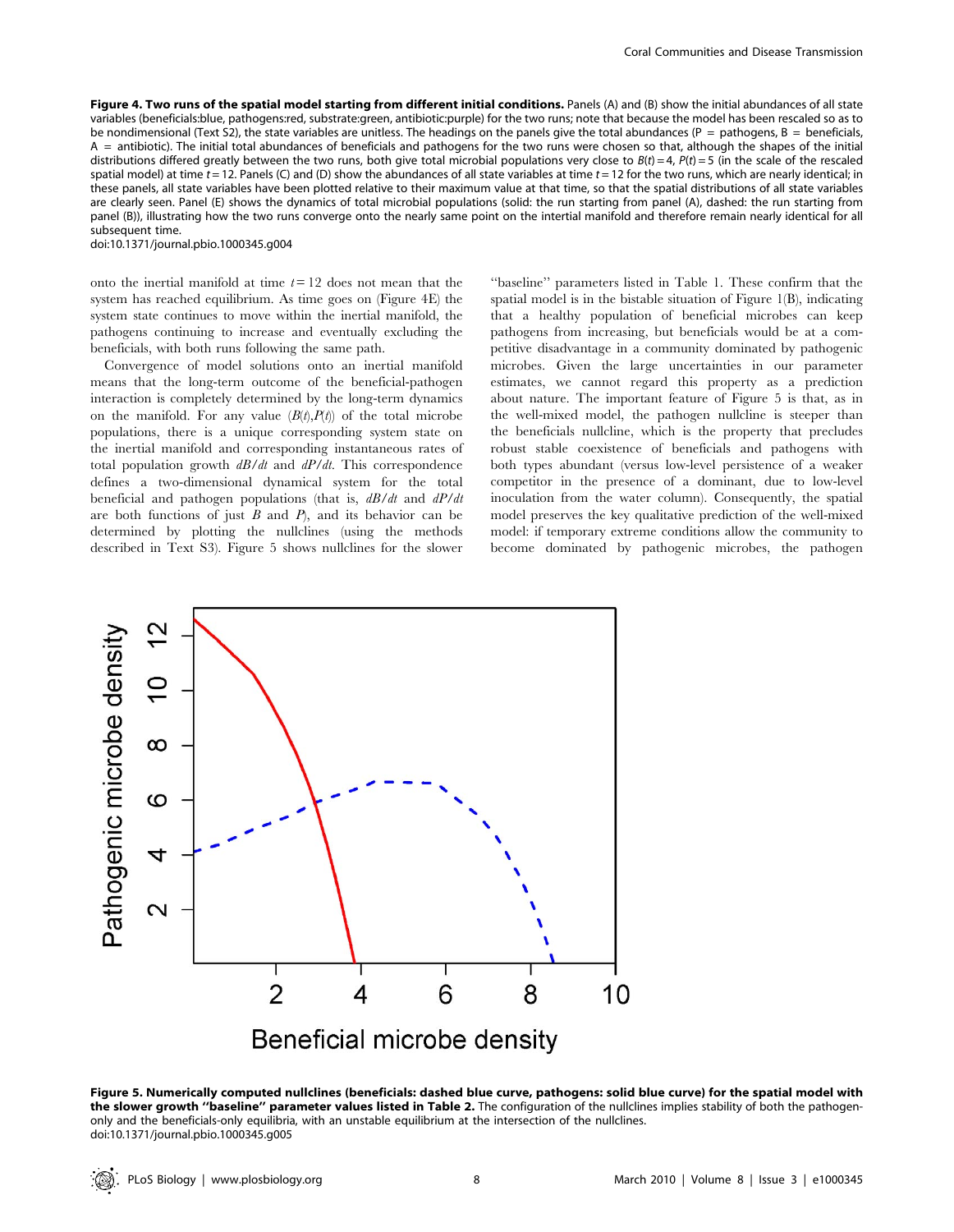Table 1. Model parameters and their baseline values (see Text S4) for sensitivity analysis of the spatial model, after rescaling substrate concentration so that the concentration of substrate in fresh mucus supplied by the host is  $S_0 = 1$ .

| <b>Parameter</b> | <b>Biological Meaning</b>                                                      | <b>Units</b>       | <b>Default Value</b> | Range                |
|------------------|--------------------------------------------------------------------------------|--------------------|----------------------|----------------------|
| $\delta$         | Mucus advection rate                                                           | mm                 | 0.1                  | $\times (0.5-2)$     |
| Ια               | Fraction of substrate uptake by beneficials that is used to produce antibiotic | Unitless           | 0.05                 | $\times$ (0.5–2)     |
| $r_B$            | Beneficial maximal growth rate                                                 | 1/d                | 0.8, 5               | $\times (0.5 - 1.5)$ |
| $r_P$            | Pathogen maximal growth rate                                                   | 1/d                | 1,6                  | $\times (0.5 - 1.5)$ |
| $\lambda$        | Antibiotic efficacy                                                            | 1/C                | 5, 44                | $\times (0.5-2)$     |
| $k_B$            | Beneficials' half-saturation constant                                          | C                  | 0.25                 | $\times$ (0.5–2)     |
| $k_P$            | Pathogens' half-saturation constant                                            | C                  | 0.25                 | $\times (0.5-2)$     |
| $\mu_A$          | Degradation rate of antibiotic                                                 | 0.5/d              | 0                    | $\times$ (0.5–2)     |
| $D_S$            | Substrate diffusion coefficient                                                | mm <sup>2</sup> /d | 0.1                  | $\times$ (0.5–2)     |
| $D_A$            | Antibiotic diffusion coefficient                                               | mm <sup>2</sup> /d | 0.1                  | $\times$ (0.5–2)     |
| $D_B$            | Beneficial microbes diffusion coefficient                                      | mm <sup>2</sup> /d | .01                  | $\times (0.5-2)$     |
| $D_P$            | Pathogenic microbes rate of diffusion                                          | mm <sup>2</sup> /d | .01                  | $\times$ (0.5–2)     |
| $\n  nB\n$       | Beneficial microbes advection coefficient                                      | mm/d               | 0.05, 0.01           | $\times (0.5-2)$     |
| $\n  nP\n$       | Pathogenic microbes advection coefficient                                      | mm/d               | 0.05, 0.01           | $\times$ (0.5–2)     |

The two values for parameters  $r_B$ ,  $r_P$ ,  $\eta_B$ ,  $\eta_P$  are the "slower growth" and "faster growth" baseline parameters for the spatial model discussed in Text S4. The r values correspond to the situation in Figure 1B and 2B, where temperatures are warm enough that pathogens have the higher intrinsic growth rate but can be held at low levels by beneficials through antibiotic production and resource competition. C in the table denotes units of substrate relative to S<sub>0</sub>. The two values of  $\lambda$  are for the spatial and non-spatial models, respectively.

doi:10.1371/journal.pbio.1000345.t001

takeover may persist even after conditions return to normal and may not terminate until conditions occur that are highly unfavorable to the pathogens, such as winter temperatures.

#### Sensitivity Analysis of the Spatial Model

We performed a local sensitivity analysis to determine the relative impact of each parameter on system dynamics. Due to the high uncertainty of parameter estimates, parameters were varied up to  $\pm 50\%$  from their default values (Table 1) using Latin Hypercube sampling (see Appendices D and E for additional information about our sources for parameter values and the methods used to carry out the sensitivity analysis).

We carried out sensitivity analysis under three different scenarios: baseline (the parameter values listed in Table 1), heat stress, and high antibiotic conditions. Baseline parameters correspond to the situation in Figures 1B and 2B, where temperatures are warm enough that pathogens have the higher intrinsic growth rate, but can be held at low levels by beneficials through antibiotic production and resource competition. For the heat stress scenario, beneficials growth rate was reduced, pathogen growth rates increased, and the production of antibiotics was decreased. For the high antibiotic scenario, the antibiotic production rate was increased and the efficacy of the antibiotics against the pathogens increased. We also considered both the ''slower growth'' and ''faster growth'' values for the microbe growth rate parameters  $r_B, r_p$ . Parameter values for these scenarios are listed in Table 2.

Overall, the results of the sensitivity analysis (Figure 6) indicate that the most important parameters are either (1) the advection and diffusion coefficients, which control the balance between active movement towards favorable conditions and mortality through mucus ablation, or (2) the maximum growth rates  $(r_B, r_p)$ , which are important for the direct competitive interactions between the microbial populations. The importance of advection coefficients ( $\eta_B$  and  $\eta_P$ ) reflects our assumption that microbes retain just enough active movement capability to avoid high mortality through mucus ablation, so they are near ''tipping point''

where a small loss of movement ability has large consequences. Movement parameters were generally less important in the faster growth scenarios (Figure 6B,D,F) where competitive interactions are stronger. Changes in antibiotic production  $(\alpha)$  and efficacy  $(\lambda)$ have the most effect on pathogen success in the faster growth baseline (6B) and heat stress scenarios (6D and 6C), because the rate of antibiotic production correlates with the beneficials' population growth rate.

The most surprising outcome is that the parameters controlling the antibiotic production rate  $(\alpha)$ , degradation rate  $(\mu_A)$ , and bacteriostatic efficacy  $(\lambda)$  are never among the most significant parameters, even though the beneficials' ability to produce antibiotics is essential for their persistence. This suggests that (if our parameter ranges are realistic) the role of antibiotics in normal conditions is to tip the balance in a competition between nearequals. To explore this idea further, we modified the baseline/ faster growth scenario by holding the ratios  $r_B/r_p$  and  $k_B/k_P$ 

Table 2. Default parameter values for the heat stress and high antibiotic scenarios in the sensitivity analysis of the spatial model.

| Parameter           | <b>Model Scenario</b>        |                                     |                                     |                                            |  |  |
|---------------------|------------------------------|-------------------------------------|-------------------------------------|--------------------------------------------|--|--|
|                     | <b>Heat Stress</b><br>Slower | <b>Heat Stress</b><br><b>Faster</b> | High<br><b>Antibiotic</b><br>Slower | High<br><b>Antibiotic</b><br><b>Faster</b> |  |  |
| $r_B$               | 0.6                          | 4.0                                 |                                     |                                            |  |  |
| $r_P$               | 1.2                          | 7.2                                 |                                     |                                            |  |  |
| $\overline{\alpha}$ | 0.02                         | 0.02                                | 0.1                                 | 0.1                                        |  |  |

 $\lambda$   $-$  20 20

A dash (—) indicates no change from the baseline parameter values listed in Table 1. For all parameters not listed here, the default values for these scenarios were the same as those for the baseline scenario listed in Table 1. doi:10.1371/journal.pbio.1000345.t002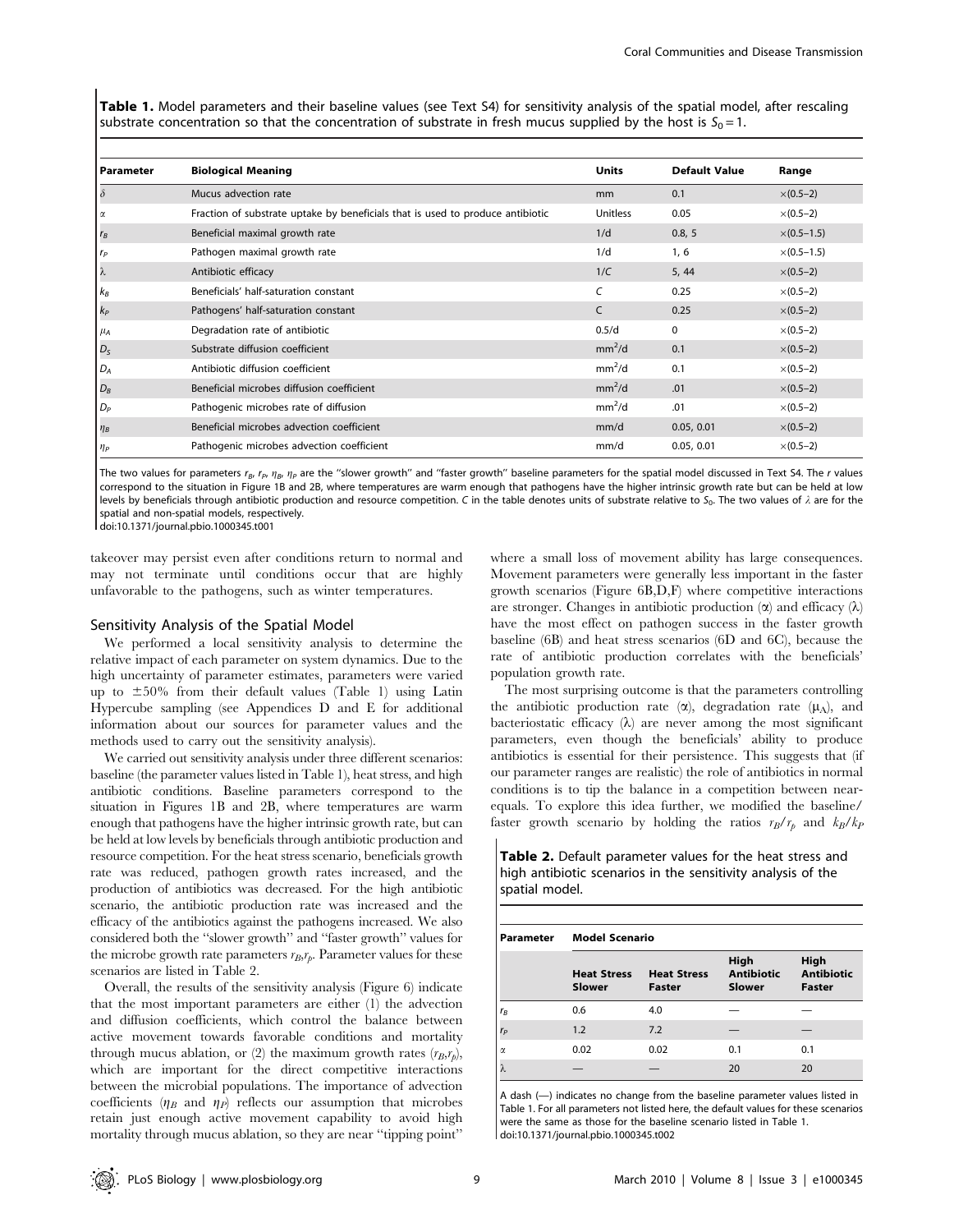

Figure 6. Results of local sensitivity analysis using Latin Hypercube Sampling and multiple linear regression, with parameters allowed to vary by up to ±50% from their default values. See Text S5 for details on methods; parameters and their default values are listed in Table 1. Results are shown for three scenarios (baseline, heat stress conditions, and high antibiotic efficacy) and two sets of values for potential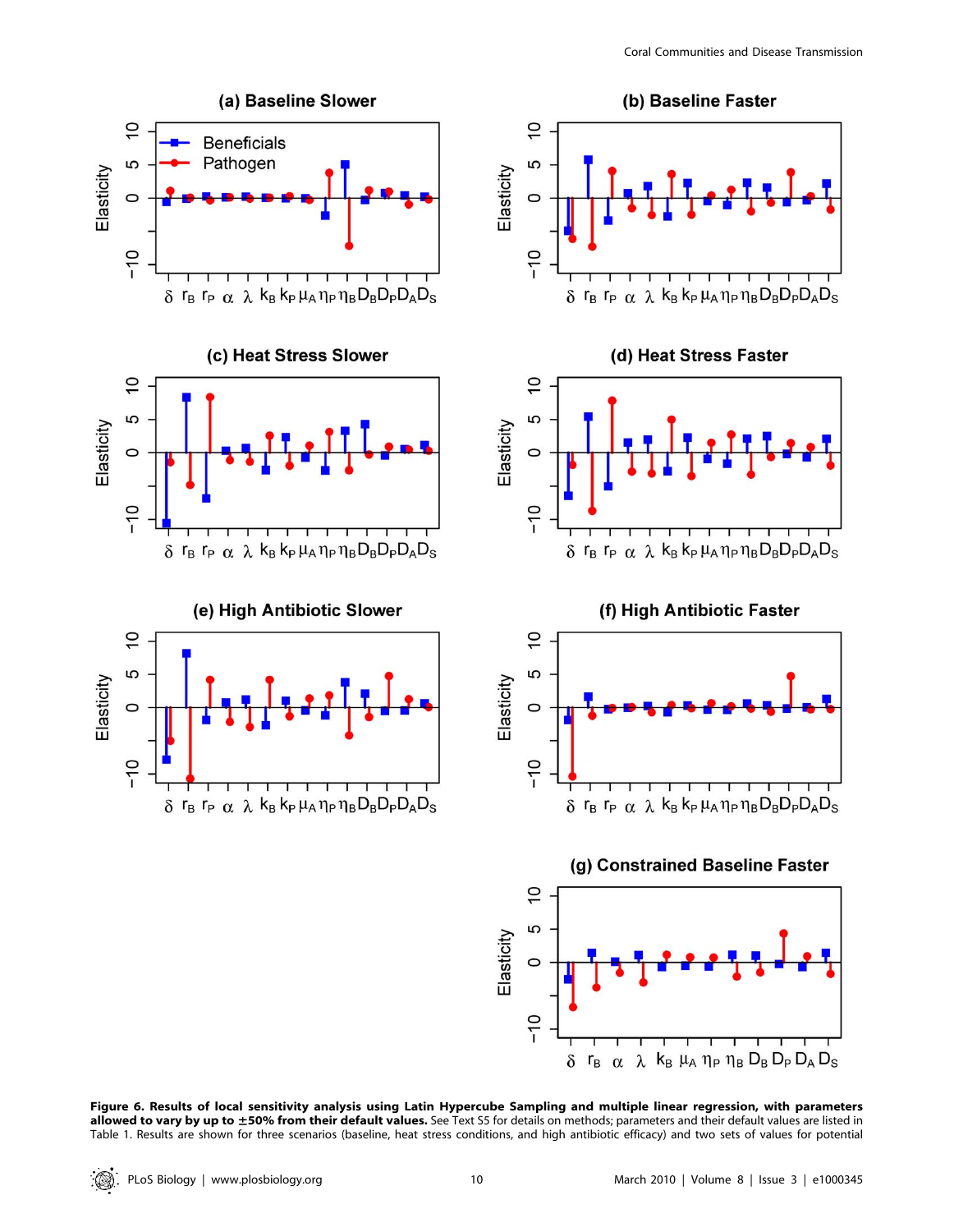growth rates of the microbe populations (slower and faster). Parameter values for the heat stress and antibiotic scenarios are listed in Table 2. Model responses are the total beneficial (blue) and pathogenic (red) microbe abundances after 30 d (slower parameters) or 20 d (faster parameters). The plotted elasticity values are the regression coefficient for each parameter, in multiple linear regression of ln-transformed response on ln-transformed parameter values. Elasticity values can be interpreted as the average fractional change in the response variable relative to the fractional change in the parameter, so that an elasticity value of 2 means that a  $\pm 10$ % change in the parameter causes a  $\pm 20$ % average change in the response. Note that in panel (G) parameters  $k_P$  and  $r_P$  are absent, because in the constrained sensitivity analysis these parameters are functions of  $k_B$  and  $r_B$  (specifically, the ratios  $k_P/k_B$  and  $r_P/r_B$  are held constant).

doi:10.1371/journal.pbio.1000345.g006

constant (i.e., for each Latin Hypercube sample parameter vector, we perturbed  $r_B$  and  $k_B$  and then set the values of  $r_P$  and  $k_P$  so that the values of  $r_B/r_P$  and  $k_B/k_P$  were the same in the default and perturbed parameter vectors). As expected, with these constraints (Figure 6G) the importance of growth rate variation (indicated by  $r_B$  in the axis label) is greatly reduced relative to that shown in Figure 6B, and the importance of antibiotic-related parameters is greatly increased. The fact that higher overall growth rates are detrimental to the pathogen also reflects the impact of antibiotics, because of the proportionality between beneficials' growth rate and antibiotic production rate in the model.

#### **Discussion**

Previous studies have shown that a sudden shift to pathogen dominance occurs in the SMCs of corals prior to a bleaching event [27–30]. It has also been demonstrated that antibiotic activity and antibiotic-producing bacteria in the SMC decline in times of increased water temperature when bleaching is most likely to occur [30]. Disease susceptibility in hard corals is thus positively correlated with a loss of antibiotic activity and an overgrowth of pathogenic bacterial densities in the SMC.

In this article we have developed mathematical models to explore how interactions between resident and invading microbes within the coral SMC affect the health and disease susceptibility of reef-building corals, assuming first a well-mixed mucus layer and then allowing spatial heterogeneity in microbial population densities and nutrient substrate. A surprising but robust finding is the consistency in outcomes between well-mixed and spatially heterogeneous systems. Though spatial heterogeneity might be expected to allow spatial segregation and thus coexistence of pathogenic and beneficial microbe types, in both cases stable coexistence is precluded. Instead, the situation is one of competition and contingent exclusion between two more or less equal competitors, with antibacterial production usually shifting the balance in favor of microbes beneficial to the coral.

#### The Well-Mixed Model

Analysis of the well-mixed model shows that under competition for a single limiting substrate, control of pathogen via antibiotic activity is the key to the contingent exclusion of pathogens by the beneficial bacteria. However, under the empirically supported assumption of reduced antibacterial production during heat stress, the model predicts a rapid switch from dominance by beneficial microbes to dominance by pathogens during thermal anomalies. In addition, dominance by beneficials is not restored when temperatures return to the normal conditions under which the beneficials were previously dominant. Instead, conditions must become unusually unfavorable to pathogens before a switch back to dominance by beneficial bacterial can occur.

This prediction is consistent with observational findings that antibiotic activity did not return to measurable levels in Acropora palmata coral even after recovery and temperature reduction (Table 3). Antibiotic efficacy of coral mucus was assayed by challenging various environmentally relevant sources of microbes against coral mucus. Assays were conducted in April and September of 2005, before  $(24^{\circ}C)$  and during  $(30^{\circ}C)$  one of the highest sea surface temperature increases on record (see Materials and Methods and [30]). Antibiotic activity of mucus sampled from unbleached, apparently healthy areas of A. palmata tissue was greatly reduced or eliminated during the September 2005 bleaching event (Table 3). By April 2006 (24 $\degree$ C) most corals on the sampled reef had recovered zooxanthellae, and the Acropora were normal in color and not bleached. However, the antibiotic activity of mucus sampled from A. palmata in April 2006 remained at levels too low for the assay to detect (Table 3).

#### The Spatially Heterogeneous Model

Simulations of the spatial model show that the key qualitative result from the analysis of well-mixed model (contingent exclusion) holds in the heterogeneous case as well. However, because of the level of uncertainty in our parameter assumptions and estimations,

| <b>Microbial</b><br>Source | <b>April 2005</b>                |                                       | September 2005                         |                     |                          | <b>April 2006</b>                      |                     |                          |                                        |
|----------------------------|----------------------------------|---------------------------------------|----------------------------------------|---------------------|--------------------------|----------------------------------------|---------------------|--------------------------|----------------------------------------|
|                            | Control <sup>a</sup><br>(CFU/ml) | <b>Mucus</b> <sup>b</sup><br>(CFU/ml) | <b>Antibiotic</b><br>Strength $\theta$ | Control<br>(CFU/ml) | <b>Mucus</b><br>(CFU/ml) | <b>Antibiotic</b><br>Strength $\theta$ | Control<br>(CFU/ml) | <b>Mucus</b><br>(CFU/ml) | <b>Antibiotic</b><br>Strength $\theta$ |
| <b>PDL100</b>              | 193 (33)                         | 91 (13)                               | 0.75                                   | 233 (26)            | 277 (25)                 | $-0.17$                                | 201 (26)            | 234 (31)                 | $-0.15$                                |
| Water column               | 305 (29)                         | 76(7)                                 | 1.4                                    | 188 (27)            | 231(14)                  | $-0.21$                                | 178 (23)            | 208(23)                  | $-0.16$                                |
| Canal water                | 269 (24)                         | 27(9)                                 | 2.3                                    | 328 (28)            | 274 (20)                 | 0.18                                   | 288 (38)            | 293 (22)                 | $-0.02$                                |
| African dust               | 278 (51)                         | 65(9)                                 | 1.45                                   | 206(24)             | 191 (22)                 | 0.08                                   | 271(21)             | 273 (28)                 | $-0.01$                                |

#### Table 3. Microbial inhibition by Acropora palmata mucus.

Results from April and September of 2005 are taken from Table 1 of Ritchie (2006) [30]. Coral mucus was tested for antibiotic activity by plating it directly onto growth media, followed by UV irradiation to inhibit growth of coral-associated microbes. Dilutions of microbial sources containing 100–400 colonies were added to these and to corresponding control plates (also exposed to UV irradiation, but no added coral mucus). CFU/ml values are means (standard deviations in parentheses) of the estimated number of microbial colony forming units (CFUs) for four plates. See Materials and Methods and [30] for additional details.  $\theta$  is a measure of the antibiotic effectiveness of the mucus addition,  $\theta = \ln(\text{Control/Mucus})$ , so a positive value of  $\theta$  means that mucus reduced microbial growth relative to the control, while a value near 0 means that mucus was ineffective at reducing microbial growth.

<sup>a</sup> Control treatment = Growth media + UV treatment.

 $^{\circ}$ Mucus treatment = Growth media + mucus + UV treatment.

doi:10.1371/journal.pbio.1000345.t003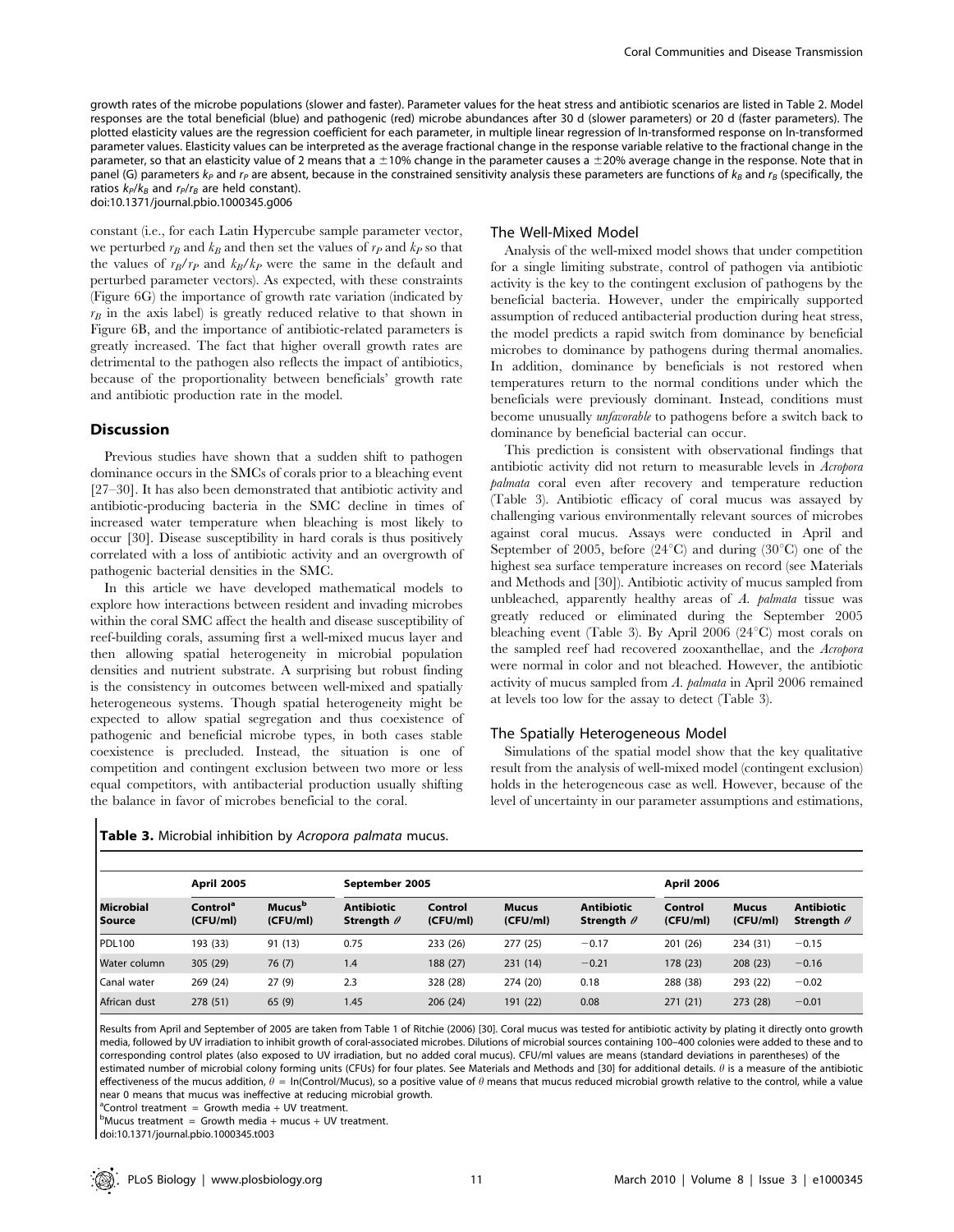we performed sensitivity analyses to better quantify the effects of parameter variation under normal warm-season conditions (Figure 6A–B), heat stress conditions (Figure 6C–D), and finally conditions of high antibiotic production (Figure 6E–F).

Under normal conditions, the ability to move towards substraterich fresh mucus is critical to the success of a slowly reproducing pathogen, as shown in the relative importance of the advection coefficients  $\eta_P$  and  $\eta_B$ . For a more rapidly growing pathogen under these conditions (Figure 6B), the ability to compete under substrate-limited conditions becomes more important. Under conditions causing heat stress (Figure 6C–D), the pathogen uniformly has the upper hand and its success hinges primarily on its potential population growth rate,  $r_P$ . Results for high antibiotic production are similar to baseline conditions, except antibiotic production favors the beneficial bacteria across the entire range of parameters considered. Thus as indicated by sensitivity analysis, the critical parameters overall are those which govern movement (microbial advection and diffusion coefficients and mucus ablation rates) and maximum microbial growth. Finally, a numerical nullcline analysis of the heterogeneous model suggests that it retains the hysteresis observed in the well-mixed model: once temporary extreme heat allows pathogens to overgrow, their dominance will persist until conditions become highly unfavorable for pathogenic persistence.

#### Future Questions and Research

Our models have omitted for clarity and simplicity some biological processes important to microbial community dynamics in order to focus on the dynamics between resident and invading bacteria on the coral surface. Our focus on bacterial interactions is motivated by observed correlations between bleaching, coral disease, and a shift in the bacterial community on the SMC of some corals [5,30,31,34]. We thus simplify the interactions in the entire coral holobiont, as interactions between coral zooxanthellae and surface bacteria, marine viruses [42–44], and fungi all play a role in coral homeostasis, to see what insight may be gained by focusing on the interactions between resident bacteria and invading pathogens. Though our results address just one important interaction, they nonetheless yield insight into the mechanism behind disease transmission (successful pathogen invasion) in corals.

Our model suggests that higher motility might be very beneficial for microbe populations; if so, temperature-dependent changes in mucus physical properties could be an additional mechanism underlying changes in SMC composition. Indeed, Vega-Thurber discovered that in stressed corals, motility genes associated with Vibrio species were dramatically upregulated [14]. Thus, an additional weapon pathogens may have is enhanced motility during pathogenesis, and this might be addressed in a future model.

Future questions include: Why does antibiotic production decline as sea temperatures increase? Are the beneficial bacteria being succeeded by a more temperature-tolerant (and virulent) bacterial type, as suggested by Rosenberg and Ben-Haim [28], who discovered that a *Vibrio* species becomes more virulent and invades at high temperatures; and if so, why? Future models could address the cost of antibiotic production by beneficial bacteria (Does antibiotic production become costly as temperature rises?), incorporate variability in antibiotic conversion efficiency, and allow production of defensive antibiotics by the pathogens themselves, as suggested by Ritchie [30], who showed that visitor microbes, like the Vibrio inoculated into the SMC at the mucusseawater interface, also produce antibiotics.

The present models focus primarily on the loss of defenses within the SMC, without considering the defenses of the host coral itself once an infection has penetrated through the mucus layer.

An earlier article focused on cellular immune responses of soft corals to an established fungal infection [44], but did not address how vulnerability to infection is modulated by processes in the SMC. Future models should integrate the process of infection with host immune responses, to address how the onset of pathogenic overgrowth and host cellular response interact to determine the outcome of infection. Fully three-dimensional modeling of the SMC is also important to understand the lateral spread of infections across a colony. But the simplifying assumption of spatially homogeneous conditions (which is typical in theoretical models of spatial population dynamics) is not safe in this case. In our one-dimensional model, the physical processes of mucus creation and loss, and the gradients imposed by the mucus layer's environment, proved to be crucial for all of the model's qualitative predictions. Similarly, realistic modeling of colony modular structure and of spatial variation in multiple limiting factors (where we have assumed single-substrate limitation) may be crucial for modeling the lateral spread or containment of pathogens.

### Conclusions

We have presented models that yield insights into a current crisis in our oceans: the decline of coral cover due to increased vulnerability to disease in a warming climate. Our models show that the physical structure and the nature of the biotic interactions in the SMC facilitate the existence of alternate stable states, one dominated by beneficial microbes and the other dominated by pathogens. This provides a mechanistic explanation for the empirically observed sudden switches to pathogen dominance following heat stress. The models also predict that sudden switches will occur even if the temperature increase is gradual, and that the switch to pathogen dominance will persist long after thermal stress has ceased, so that a short-term heating event may give pathogens an extended opportunity to establish and spread. These predictions are robust consequences of an interaction between beneficial and pathogenic microbes mediated by beneficials' production of antibiotic substances, rather than depending on any fine details of our models. An important practical implication of our findings is that preventing a shift to pathogen dominance (e.g., through amelioration of stressors increasing disease susceptibility such as poor water quality [45,46] or stimulation of coral immune responses [33]) may be much easier than reversing a shift to pathogen dominance.

# Materials and Methods

#### (1) Coral Mucus Inhibition Experiments (Table 3)

Experimental work originally described in Ritchie et al. 2006 [30]. Mucus samples were taken from three apparently healthy A. palmata colonies in April of 2005 (mean water temperature of  $24^{\circ}$ C, sustained at  $22-25^{\circ}$ C for 2 mo prior to sampling), September of 2005 (mean water temperature of  $30^{\circ}$ C, sustained at  $28-30^{\circ}$ C for 2 mo prior to sampling), and April of 2006 (mean water temperature of  $25^{\circ}$ C, sustained at  $23-26^{\circ}$ C for 2 mo prior to sampling).

Inhibition assays were carried out by mimicking the coral surface microlayer on growth media by plating 400 microliters of pooled, undiluted coral mucus followed by UV irradiation to kill native mucus-associated microbes. Control media plates were UV irradiated for 10 min to control for UV alteration of media. Environmental sources of potentially pathogenic microbes were diluted and plated onto both mucus treated, and untreated, plates. Potential sources of invasive microbes included Serratia marscecens isolate PDL100 that has been implicated in white pox disease of A. palmata; Florida Keys canal water collected at sampling intervals; dust from Mali, Africa (collected by V. Garrison); and water column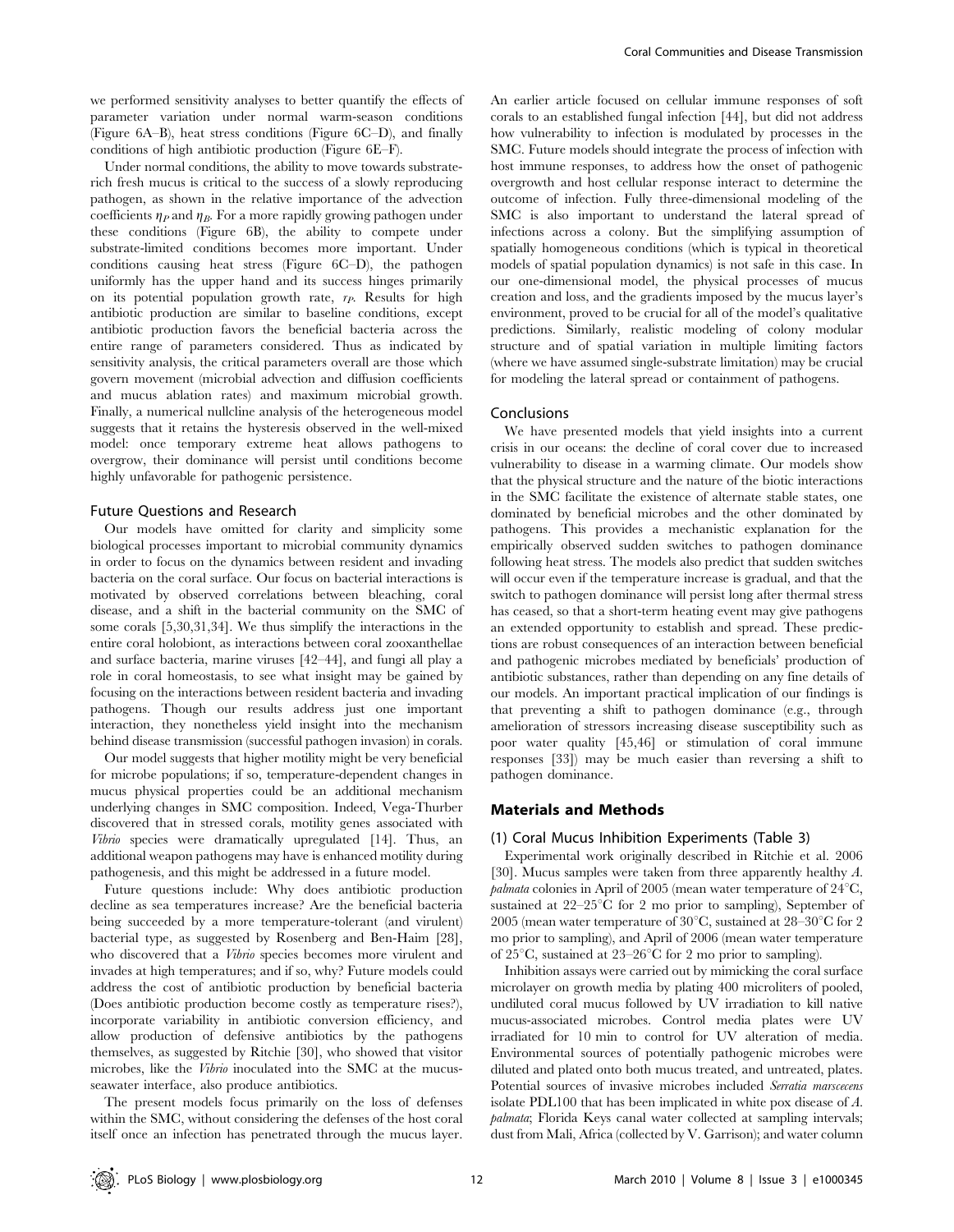samples collected from the proximity of sampled A. palmata colonies during each sampling period. Environmental samples containing viable microbes were serially diluted and plated onto glycerol artificial seawater agar (GASWA) control plates and GASWA + mucus plates. Mucus was tested against all Florida Keys canal water isolates on Luria broth (LB) agar to address resistance to potential water quality contaminants. All other sources were tested on GASWA to address growth inhibition of marine bacteria or microbes implicated as potentially viable in the marine environment. Colony counts were recorded for each experiment and the number of colony forming units (CFUs) per milliliter was estimated.

# (2) A Model for Community Dynamics in a Well-Mixed Mucus Layer

To frame our studies of the SMC, we have developed a simple model for a spatially homogeneous (''well mixed'') mucus layer focusing on the key community members. We explain each state variable and model equation below.

**Substrate.** A nutrient substrate  $(S)$  is supplied by the host and consists mostly of organic carbon (we use ''host'' to mean the coral and its endosymbionts together, and the carbon substrate in the mucus is provided primarily by endosymbionts). We assume that substrate is supplied at a constant rate  $I_S$  and is consumed only by the modeled populations of beneficial and pathogenic microbes, so the net supply rate as perceived by the populations of interest is constant. Mucus is assumed to slough off at a constant rate  $\delta$ (fraction of mucus lost per unit time). The substrate equation is then:

$$
\frac{dS}{dt} = I_S - \frac{r_P e^{-\lambda A} PS}{K + S} - \frac{r_B BS}{K + S} - \delta S,\tag{4}
$$

the terms on the right-hand side representing input from the host, uptake by pathogenic and beneficial microbes (discussed below), and mucus loss.

Beneficial microbes and antibiotics. We assume the growth of beneficial microbes (B) saturates as a function of nutrient concentration, and is described by a Monod equation S/  $(K + S)$ , where K is the half-saturation constant (in units of substrate concentration). We make the simplifying assumption that the substrate content of microbes is released back into the substrate pool immediately upon death, so that net substrate uptake is proportional to the net population growth rate. Maximum percapita growth rate (as a function of S) for the beneficial microbes is denoted  $r_B$ . We assume that a constant fraction  $\alpha$  of net substrate uptake by beneficials is used to produce antibiotic, and the remainder goes towards population growth. Without loss of generality we scale the microbial populations and antibiotic so that there is a 1:1 conversion between substrate uptake and population growth or antibiotic production (i.e., we measure microbes and antibiotic in terms of the amount of substrate required to produce them). The equations for beneficial bacteria and antibiotic substances  $(A)$  are then:

$$
\frac{dB}{dt} = \frac{(1 - \alpha)r_BBS}{K + S} - \delta B\tag{5}
$$

$$
\frac{dA}{dt} = \frac{\alpha r_B BS}{K + S} - \delta A.
$$
\n(6)

**Pathogenic microbes**  $(P)$  are passively inoculated into the system at rate  $I_p$ . Maximum growth rate for the pathogens is

 $r_{\text{P}}e^{-\lambda A}$ , which is a decreasing function of antibiotic concentration, and growth is described by a Monod equation. We again make the simplifying assumption that the substrate content of these microbes is released back into the substrate pool immediately upon death, so that net substrate uptake is proportional to the net population growth rate:

$$
\frac{dP}{dt} = I_P + \frac{r_P e^{-\lambda A} PS}{K + S} - \delta P.
$$
\n(7)

We now invoke conservation of mass, thus eliminating  $S$  and  $A$ as state variables without affecting the model's long-term behavior (see Text S1 for details). Furthermore, scaling the model into dimensionless units gives the rescaled model:

$$
\frac{db}{d\tau} = \frac{r_b bs}{k+s} - b \quad (Benerlicials)
$$
\n
$$
\frac{dp}{d\tau} = I_p + \frac{r_p e^{-\gamma b} ps}{k+s} - p \quad (Pathogens)
$$
\n(8)

where  $s = 1 - b - p$ , and rescaled parameters (such as  $r_b$ ) are defined in Text S1.

Some biological assumptions of this model should be noted. First, consistent with observations by Ritchie (2009, unpublished data) we assume that the antibiotics produced by beneficial bacteria are bacteriostatic (decreasing the pathogens' ability to reproduce) rather than bacteriocidal (causing pathogen mortality). Second, we assume equal half-saturation constants  $K$  for pathogens and beneficials. However, the analysis of the general well-mixed model in the text shows that neither of these assumptions affects the qualitative properties of the well-mixed model (so long as, in the alternative assumption that beneficials are bacteriocidal as well as, or instead of, being bacteriostatic, the substrate content of pathogens killed by antibiotics is immediately recycled back into the substrate pool). Third, we do not consider possible effects of oxygen limitation, which might occur at night when the host's photosynthetic endosymbionts are not producing oxygen. Most of the taxa that [30] identified as ''resident'' are facultatively anaerobic, as are the main potentially pathogenic visitors (Vibrio species). For simplicity we thus assume that the microbes of interest can function equally well under anaerobic conditions.

# (3) A Spatial Model for Interactions between Beneficial and Pathogenic Microbes

Spatial structure within the mucus layer is potentially important and inevitably present because of the essential differences between host tissue at the base of the layer that is providing mucus and nutrients and the seawater environment into which mucus and nutrients are lost. We therefore generalize our well-mixed model by allowing spatial variability in the SMC along the gradient from host to water column. In this section we describe the model in some technical detail; readers who wish can omit this section on first reading.

We consider a one-dimensional spatial gradient on the interval  $0 \le x \le 1$ , where the coral surface is at  $x = 0$  and the mucus layer meets the water column at  $x = 1$ . Because mucus is provided at the coral surface and lost by ablation into the water column, we conceptualize the mucus layer as a ''conveyor belt'' moving from coral to seawater at some constant velocity  $\delta$ . The conveyor belt motion carries along microbes and substrate away from the coral surface (i.e., in the positive x-direction), but this is counteracted (in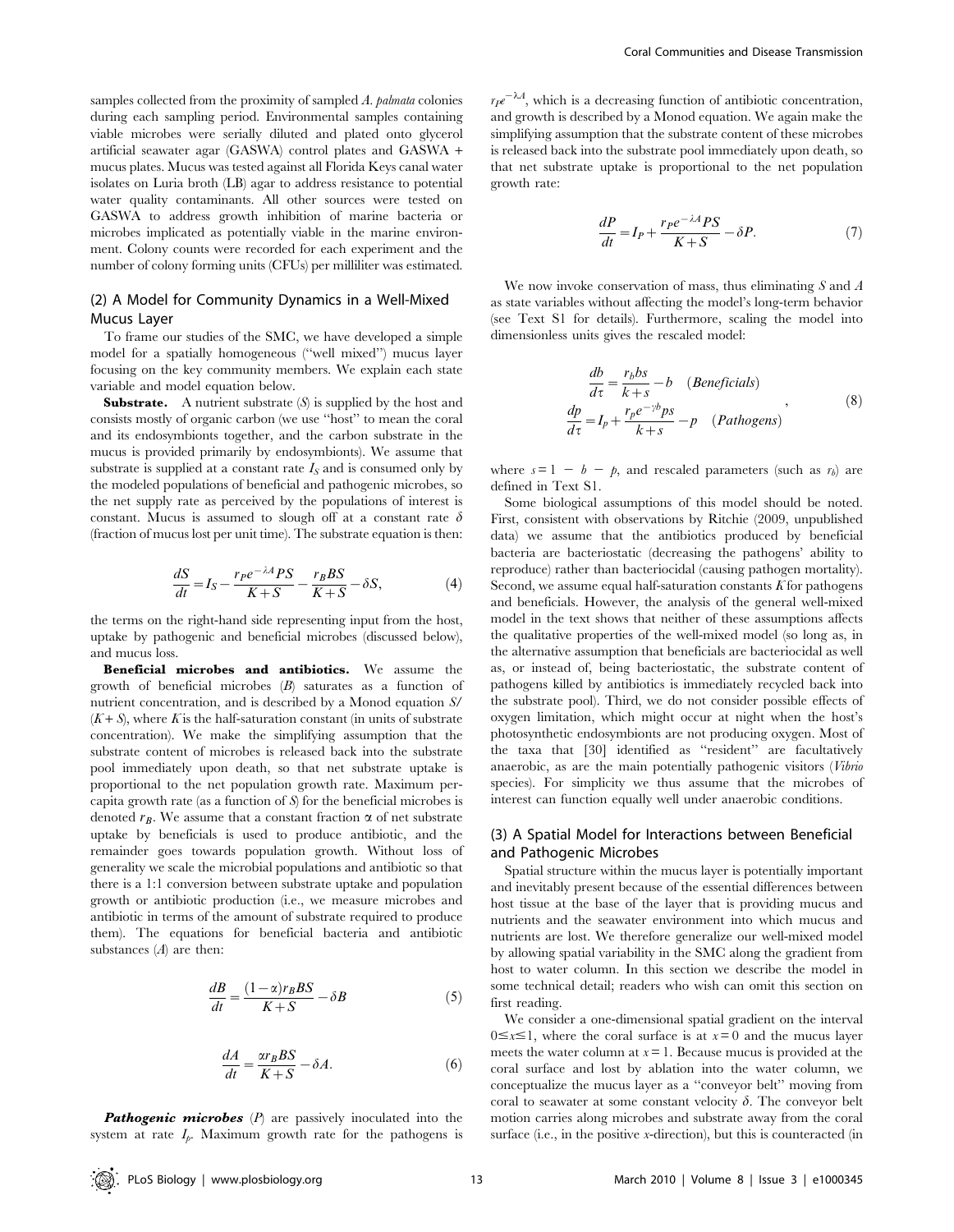part) by diffusion and by active chemotactic motion of microbes. Because the relative concentrations of substrate, microbes, and antibiotics can vary from one place to another, we cannot reduce the model from four to two state variables. Thus the model tracks the S, P, B, and A as functions of space  $x$  and time t. We assume that all particles inside the mucus remain inside the mucus [47] and that no particles diffuse into the water column or through the coral surface. Particles may leave the SMC via mucus sloughing.

At any fixed location x within the mucus layer  $(0 < x < 1)$ , the local interactions are described by the well-mixed model (4–5), but without the supply terms  $I_S$  and  $I_P$  because these are "active" only at the boundaries. Added to the local interactions are transport terms representing diffusion and advection (directed motion). For the substrate and antibiotics, the transport terms are random Fickian (concentration independent) diffusion and the ''conveyer belt" motion at rate  $\delta$ , so we have:

$$
\frac{\partial S}{\partial t} = -\frac{r_P e^{\lambda A} PS}{K + S} - \frac{r_B BS}{K + S} - \frac{\partial (\delta S)}{\partial x} + \frac{\partial}{\partial x} \left[ D_S \frac{\partial S}{\partial x} \right] \n\frac{\partial A}{\partial t} = \frac{\alpha r_B BS}{K + S} - \mu_A A - \frac{\partial (\delta A)}{\partial x} + \frac{\partial}{\partial x} \left[ D_A \frac{\partial A}{\partial x} \right]
$$
\n(9)

where  $D_S$ ,  $D_A$  are the diffusion coefficients for S and A, respectively, and  $\mu_A$  is the antibiotic degradation rate.

The microbes also have diffusion and ''conveyor belt'' transport terms, and in addition we assume that they are positively attracted to increases in substrate concentration and (for the pathogen) decreases in antibiotic concentration. To represent this mathematically, we posit that the chemotactic velocity component is linearly proportional to the gradient in reproductive rate  $W$ , where  $W$  is given in our model by

$$
W_B = \frac{r_B S}{K+S}, \quad W_P = \frac{r_P e^{-\lambda A} S}{K+S}.
$$
 (10)

The microbial dynamics are then

$$
\frac{\partial B}{\partial t} = BW_B - \frac{\partial}{\partial x} \left[ B \left( \delta + \eta_B \frac{\partial W_B}{\partial x} \right) \right] + \frac{\partial}{\partial x} \left[ D_B \frac{\partial B}{\partial x} \right]
$$

$$
\frac{\partial P}{\partial t} = PW_P - \frac{\partial}{\partial x} \left[ P \left( \delta + \eta_P \frac{\partial W_P}{\partial x} \right) \right] + \frac{\partial}{\partial x} \left[ D_P \frac{\partial P}{\partial x} \right], \tag{11}
$$

where the chemotaxis coefficients  $\eta_B, \eta_P$  determine how strongly the microbes respond to gradients in substrate and antibiotic concentration. Flagella are energetically expensive, are often dropped during pathogenesis [48], and are a target of antibody responses, so we assume that microbial motility will be limited, and not much more than the minimum needed to avoid being ''swept out to sea" at  $x=1$  through mucus ablation (because substrate is supplied at the coral surface, attraction to substrate automatically favors motion away from  $x = 1$ .

The differential equations  $(9)$  and  $(11)$  apply for x between 0 and 1, so to complete the model we need to specify what happens at the mucus layer boundaries. Here we give a brief description; see Text S2 for full details and a description of how we numerically solved the spatial model. At the water column boundary  $x = 1$ , we expect a fairly sharp transition. This can be represented most simply by assuming that anything that reaches the end of the "conveyer belt" falls off it instantly, so the boundary at  $x=1$  is effectively coupled to a void from which nothing returns. We

therefore impose the ''absorbing'' boundary conditions:

$$
S(1,t) = B(1,t) = P(1,t) = A(1,t) \equiv 0.
$$
 (12)

To allow some immigration from the water column we could set  $B(1,t) \equiv B_1, P(1,t) \equiv P_1$  with  $B_1, P_1 \ll 1$ . For simplicity we use (12) but recognize that immigration would prevent complete extinction of either beneficial or pathogenic bacteria, as discussed in the main text.

Substrate is supplied at the coral surface, which means in our ''conveyor belt'' model that new mucus has a high substrate concentration determined by the host. The boundary condition for substrate at  $x=0$  is therefore  $S(0,t) \equiv S_0 > 0$ . Antibiotic is neither supplied nor absorbed at the coral surface, so the appropriate boundary condition is that there be zero flux across the boundary. The same is true for the microbial populations, but a simple noflux condition would lead to microbes piling up at the coral surface to get the most possible substrate. This is not observed, perhaps because there is increased viscosity in newly released mucus that would inhibit mobility and keep the microbes from reaching the coral surface. Schneider and Doetsch [49] observed the effect of viscosity on motility under experimental conditions, finding that motility decreased at high and low viscosities and was maximized at intermediate viscosity. Therefore, following [44] we made the boundary at  $x = 0$  inaccessible to the microbes by having the diffusion and advection coefficients decrease smoothly to zero near the coral surface.

#### Supporting Information

#### Text S1 Here, we simplify and rescale the well-mixed model.

Found at: doi:10.1371/journal.pbio.1000345.s001 (0.04 MB PDF)

Text S2 Here, we show how the spatial model can be rescaled into nondimensional form, give additional technical details on the boundary conditions and how they were imposed numerically, and describe our methods for numerical solution of the spatial model [44,50–52].

Found at: doi:10.1371/journal.pbio.1000345.s002 (0.03 MB PDF)

Text S3 Here, we describe how nullclines may be computed numerically for the rescaled spatial model. Found at: doi:10.1371/journal.pbio.1000345.s003 (0.03 MB PDF)

Text S4 Here, we give and explain the parameter baseline values used in the Sensitivity Analysis [34,48, 53–62]. Found at: doi:10.1371/journal.pbio.1000345.s004 (0.06 MB PDF)

Text S5 Here, we give additional methodological details for our sensitivity analysis of the spatial model and a more extensive discussion of the results [63,64].

Found at: doi:10.1371/journal.pbio.1000345.s005 (0.02 MB PDF)

#### Acknowledgments

We thank Beck Frydenborg (Mote NSF/REU student, University of Florida) for providing preliminary data on microbial growth rates, Alex Vladimirsky (Department of Mathematics, Cornell) for advice on boundary conditions for the spatial model, and C. Drew Harvell (EEB, Cornell) for initiating our collaboration. Helpful comments on the manuscript were provided by participants in the Cornell EEB EcoTheory Lunch Bunch (Michael Cortez, Ben Dalziel, Matt Holden, Paul Hurtado, Katie Sullivan, and Rebecca Tien) and four referees (Rebecca Vega-Thurber and Eugene Rosenberg, and two anonymous). Finally, Parviez Hosseini (Consortium for Conservation Medicine, Wildlife Trust, New York) provided very helpful and timely comments and suggestions.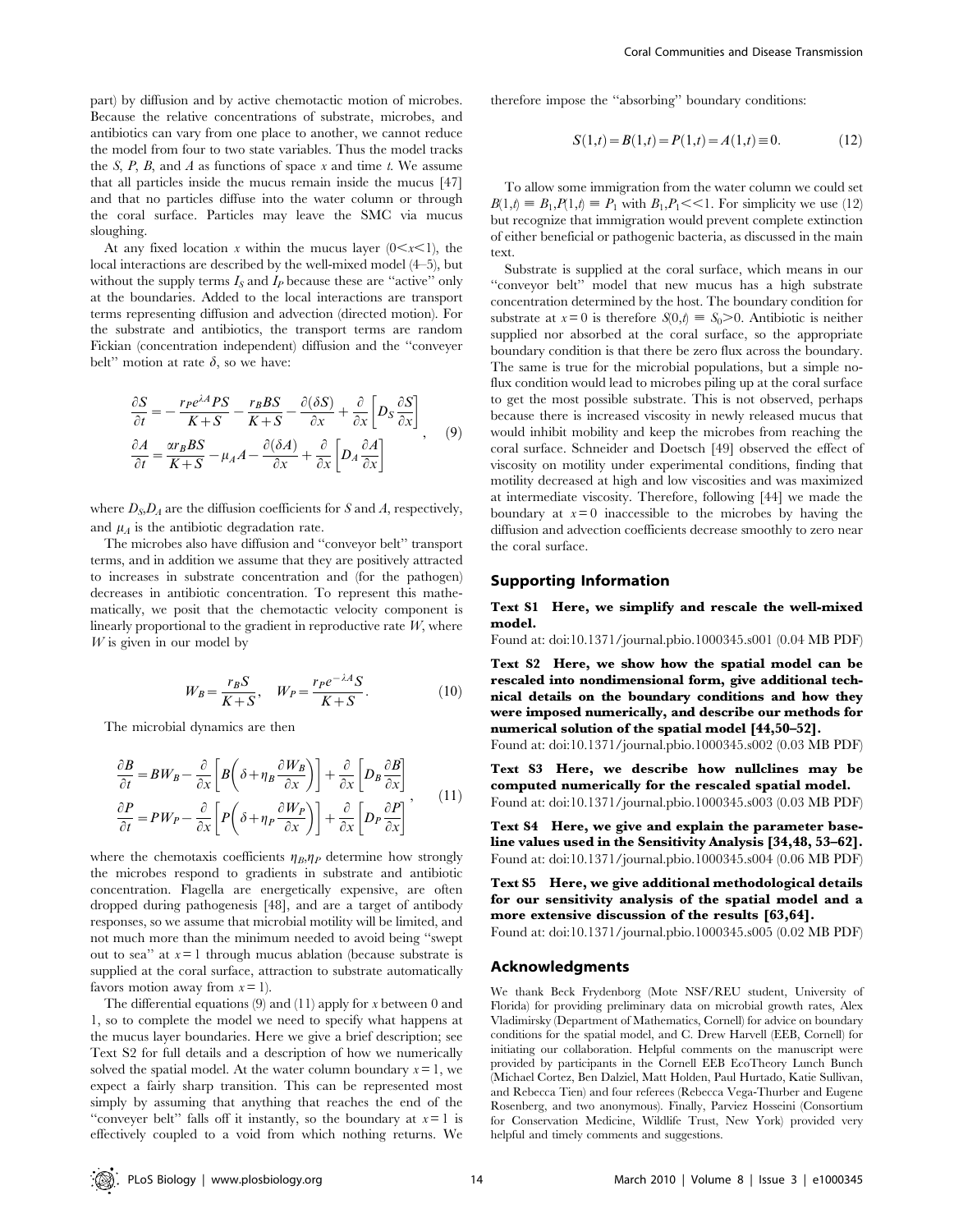# Author Contributions

The author(s) have made the following declarations about their contributions: Conceived and designed the experiments: JMJ KBR LEJ

#### References

- 1. Harvell C, Jorda´n-Dalhgren E, Merkel S, Rosenberg E, Raymundo L, et al. (2007) Coral disease, environmental drivers and the balance between coral and microbial associates. Oceanography 20: 172–195.
- 2. Causey B (2008) Coral reefs of the U.S. and Caribbean: the history of massive coral bleaching and other perturbations in the Florida Keys. In: CW, DS, eds. Status of Caribbean coral reefs after bleaching and hurricanes in 2005. Townsville, Australia: Global Coral Reef Monitoring Network, and Reef and Rainforest Research Centre. pp 61–72.
- 3. Lesser MP, Bythell JC, Gates RD, Johnstone RW, Hoegh-Guldberg O (2007) Are infectious diseases really killing corals? Alternative interpretations of the experimental and ecological data. J Exp Mar Bio Ecol 346: 36–44.
- 4. Rosenberg E, Kushmaro A, Kramarsky-Winter E, Banin E, Yossi L (2009) The role of microorganisms in coral bleaching. International Society for Microbial Ecology (ISME) Journal 3: 139–146.
- 5. Bourne D, Iida Y, Uthicke S, Smith-Keune C (2008) Changes in coralassociated microbial communities during a bleaching event. The International Society for Microbial Ecology (ISME) Journal 2: 350-363.
- 6. Miller J, Waara R, Muller E, Rogers C (2006) Coral bleaching and disease combine to cause extensive mortality on reefs in US Virgin Islands. Coral Reefs 25: 418–418.
- 7. Brandt ME, McManus JW (2009) Disease incidence is related to bleaching extent in reef-building corals. Ecology 90: 2859–2867.
- 8. Muller E, Rogers C, Spitzack A, van Woesik R (2008) Bleaching increases likelihood of disease on Acropora palmata (Lamarck) in Hawksnest Bay, St John, US Virgin Islands. Coral Reefs 27: 191–195.
- 9. Bruno JF, Selig ER, Casey KS, Page CA, Willis BL, et al. (2007) Thermal stress and coral cover as drivers of coral disease outbreaks. Plos Biology 5: 1220–1227. doi:10.1371/journal.pbio.0050124.
- 10. Goreau T, McClanahan T, Hayes R, Strong A (2000) Conservation of coral reefs after the 1998 global bleaching event. Conservation Biology 14: 5–15.
- 11. McClanahan T (2004) Coral bleaching, diseases, and mortality in the western Indian Ocean. In: Rosenberg E, Loya Y, eds. Coral health and disease. New York: Springer-Verlag. pp 157–176.
- 12. Banin E, Vassilakos D, Orr E, Martinez RJ, Rosenberg E (2003) Superoxide dismutase is a virulence factor produced by the coral bleaching pathogen Vibrio shiloi. Current Microbiology 46: 418-422.
- 13. Brown BE, Bythell JC (2005) Perspectives on mucus secretion in reef corals. Marine Ecology-Progress Series 296: 291–309.
- 14. Vega Thurber R, Willner-Hall D, Rodriguez-Mueller B, Desnues C, Edwards RA, et al. (2009) Metagenomic analysis of stressed coral holobionts. Environmental Microbiology 11: 2148–2163.
- 15. Vega Thurber RL, Barott KL, Hall D, Liu H, Rodriguez-Mueller B, et al. (2008) Metagenomic analysis indicates that stressors induce production of herpes-like viruses in the coral Porites compressa. PNAS 105: 18413–18418.
- 16. Bourne DG, Garren M, Work TM, Rosenberg E, Smith GW, et al. (2009) Microbial disease and the coral holobiont. Trends Microbiol 17: 554–562.
- 17. Peters E (1997) Diseases of coral reef organisms. In: Birkeland C, ed. Life and death of coral reefs. New York: Chapman & Hall. pp 114–139.
- 18. Kushmaro A, Rosenberg E, Fine M, Ben Haim Y, Loya Y (1998) Effect of temperature on bleaching of the coral Oculina patagonica by Vibrio AK-1. Mar Ecol Prog Ser 171: 131–137.
- 19. Santavy D, Peters E (1997) Microbial pests: coral disease research in the western Atlantic. In: Lessios HA, Macintyre IG, eds. Proceedings of the 8th International Coral Reef Symposium, Panama, June 24-29,1996. Balboa, Panama: Smithsonian Tropical Research Institute. pp 607–612.
- 20. Hayes RL, Goreau NI (1998) The significance of emerging diseases in the tropical coral reef ecosystem. Revista De Biologia Tropical 46: 173–185.
- 21. Sutherland KP, Porter JW, Torres C (2004) Disease and immunity in Caribbean and Indo-Pacific zooxanthellate corals. Mar Ecol Prog Ser 266: 273–302.
- 22. Ducklow HW, Mitchell R (1979) Composition of mucus released by coral-reef coelenterates. Limnol Oceanogr 24: 706–714.
- 23. Rublee PA, Lasker HR, Gottfried M, Roman MR (1980) Production and bacterial-colonization of mucus from the soft coral briarium-asbestinum. Bull Mar Sci 30: 888–893.
- 24. Toren A, Landau L, Kushmaro A, Loya Y, Rosenberg E (1998) Effect of temperature on adhesion of Vibrio strain AK-1 to Oculina patagonica and on coral bleaching. Appl Environ Microbiol 64: 1379–1384.
- 25. Banin E, Israely T, Fine M, Loya Y, Rosenberg E (2001) Role of endosymbiotic zooxanthellae and coral mucus in the adhesion of the coral-bleaching pathogen Vibrio shiloi to its host. Fems Microbiol Lett 199: 33–37.
- 26. Lipp EK, Jarrell JL, Griffin DW, Lukasik J, Jaculiewicz J, et al. (2002) Preliminary evidence for human fecal contamination of corals in the Florida keys, USA. Mar Pollut Bull 44: 666–670.
- 27. Lipp EK, Huq A, Colwell RR (2002) Effects of global climate on infectious disease: the cholera model. Clin Microbiol Rev 15: 757–770.

SPE. Performed the experiments: JMJ KBR SPE. Analyzed the data: JMJ KBR LEJ SPE. Wrote the paper: JMJ LEJ SPE.

- 28. Rosenberg E, Ben-Haim Y (2002) Microbial diseases of corals and global warming. Environ Microbiol 4: 318–326.
- 29. Thompson FL, Thompson CC, Naser S, Hoste B, Vandemeulebroecke K, et al. (2005) Photobacterium rosenbergii sp nov and Enterovibrio coralii sp nov., vibrios associated with coral bleaching. Int J Syst Evol Microbiol 55: 913–917.
- 30. Ritchie KB (2006) Regulation of microbial populations by coral surface mucus and mucus-associated bacteria. Mar Ecol Prog Ser 322: 1–14.
- 31. Ben-Haim Y, Zicherman-Keren M, Rosenberg E (2003) Temperature-regulated bleaching and lysis of the coral Pocillopora damicornis by the novel pathogen Vibrio coralliilyticus. Appl Environ Microbiol 69: 4236–4242.
- 32. Kushmaro A, Banin E, Loya Y, Stackebrandt E, Rosenberg E (2001) Vibrio shiloi sp nov., the causative agent of bleaching of the coral Oculina patagonica. Int J Syst Evol Microbiol 51: 1383–1388.
- 33. Teplitski M, Ritchie KB (2009) How feasible is the biological control of coral diseases. Ecology Letters: (in press).
- 34. Ben-Haim Y, Banim E, Kushmaro A, Loya Y, Rosenberg E (1999) Inhibition of photosynthesis and bleaching of zooxanthellae by the coral pathogen Vibrio shiloi. Environ Microbiol 1: 223–229.
- 35. Cooney RP, Pantos O, Le Tissier MDA, Barer MR, O'Donnell AG, et al. (2002) Characterization of the bacterial consortium associated with black band disease in coral using molecular microbiological techniques. Environ Microbiol 4: 401–413.
- 36. Frias-Lopez J, Bonheyo GT, Jin Q, Fouke B (2003) Cyanobacteria associated with coral black band disease in Caribbean and Indo-Pacific reefs. Appl Environ Microbiol 69: 2409–2413.
- 37. Sekar R, Mills DK, Remily ER, Voss JD, Richardson LL (2006) Microbial communities in the surface mucopolysaccharide layer and the black band microbial mat of black band-diseased Siderastrea siderea. Appl Environ Microbiol 72: 5963–5973.
- 38. Foster KR (2005) Biomedicine Hamiltonian medicine: why the social lives of pathogens matter. Science 308: 1269–1270.
- 39. Durrett R, Levin S (1997) Allelopathy in spatially distributed populations. J Theor Biol 185: 165–171.
- 40. Frank SA (1994) Spatial polymorphism of bacteriocins and other allelopathic traits. Evol Ecol 8: 369–386.
- 41. Iwasa Y, Nakamaru M, Levin SA (1998) Allelopathy of bacteria in a lattice population: competition between colicin-sensitive and colicin-producing strains. Evol Ecol 12: 785–802.
- 42. Chao L, Levin BR (1981) Structured habitats and the evolution of anticompetitor toxins in bacteria. Proc Natl Acad Sci U S A 78: 6324–6328.
- 43. Hale J (1988) Asymptotic behavior of dissipative systems. Providence RI American Mathematical Society.
- 44. Ellner SP, Jones LE, Mydlarz LD, Harvell CD (2007) Within-host disease ecology in the sea fan Gorgonia ventalina: modeling the spatial immunodynamics of a coral-pathogen interaction. Am Nat 170: E143–E161.
- 45. Bruno JF, Petes LE, Harvell CD, Hettinger A (2003) Nutrient enrichment can increase the severity of coral diseases. Ecol Lett 6: 1056–1061.
- 46. Wooldridge SA, Done TJ (2009) Improved water quality can ameliorate effects of climate change on corals. Ecol Appl 19: 1492–1499.
- 47. Wild C, Huettel M, Klueter A, Kremb SG, Rasheed MYM, et al. (2004) Coral mucus functions as an energy carrier and particle trap in the reef ecosystem. Nature 428: 66–70.
- 48. Ottemann KM, Miller JF (1997) Roles for motility in bacterial-host interactions. Mol Microbiol 24: 1109–1117.
- 49. Schneider WR, Doetsch RN (1974) Effect of viscosity on bacterial motility. J Bacteriol 117: 696–701.
- 50. Trefethen L (2000) Spectral methods in Matlab. Philadelphia, PA: Society for Industrial and Applied Mathematics.
- 51. Setzer R (2007) odesolve: solvers for ordinary differential equations, R package version 0.5-19. Vienna, Austria: R Foundation for Statistical Computing.
- 52. R\_Development\_Core\_Team (2008) R: a language and environment for statistical computing. 2.70 ed. Vienna, Austria: R Foundation for Statistical Computing, http://www.R-project.org.
- 53. Sharon G, Rosenberg E (2008) Bacterial growth on coral mucus. Curr Microbiol 56: 481–488.
- 54. Kirschner AKT, Schlesinger J, Farnleitner AH, Hornek R, Suss B, et al. (2008) Rapid growth of planktonic Vibrio cholerae Non-O1/Non-O139 strains in a large alkaline lake in Austria: dependence on temperature and dissolved organic carbon quality. Appl Environ Microbiol 74: 2004–2015.
- 55. Vital M, Fuchslin HP, Hammes F, Egli T (2007) Growth of Vibro cholerae O1 Ogawa Eltor in freshwater. Microbiology-Sgm 153: 1993–2001.
- 56. Gonzalez-Acosta B, Bashan Y, Hernandez-Saavedra NY, Ascencio F, De la Cruz-Aguero G (2006) Seasonal seawater temperature as the major determinant for populations of culturable bacteria in the sediments of an intact mangrove in an arid region. FEMS Microbiol Ecol 55: 311–321.